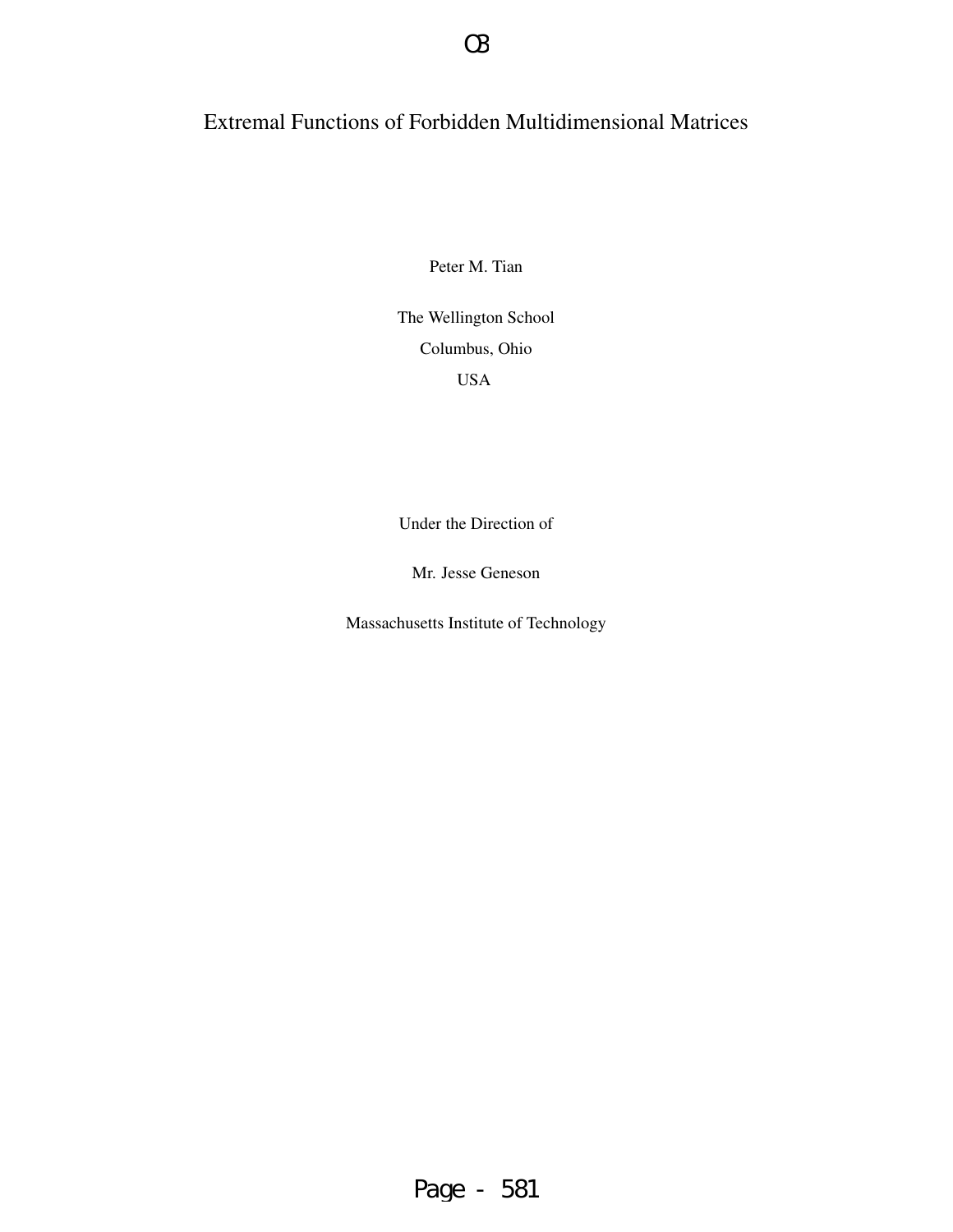### Extremal Functions of Forbidden Multidimensional Matrices

#### Abstract

Pattern avoidance is a central topic in graph theory and combinatorics. Pattern avoidance in matrices has applications in computer science and engineering, such as robot motion planning and VLSI circuit design. A *d*-dimensional zero-one matrix *A* avoids another *d*-dimensional zero-one matrix *P* if no submatrix of *A* can be transformed to *P* by changing some ones to zeros. A fundamental problem is to study the maximum number of nonzero entries in a *d*-dimensional  $n \times \cdots \times n$  matrix that avoids *P*. This maximum number, denoted by  $f(n, P, d)$ , is called the extremal function.

We advance the extremal theory of matrices in two directions. The methods that we use come from combinatorics, probability, and analysis. Firstly, we obtain non-trivial lower and upper bounds on  $f(n, P \otimes R, d)$  when *n* is large, where *P* is a *d*-dimensional permutation matrix, *R* is a  $k_1 \times \cdots \times k_d$ matrix of all ones, and *P*⊗*R* is the *d*-dimensional matrix obtained by replacing each 1-entry of *P* with a copy of *R* and each 0-entry of *P* with a zero matrix the same size as *R*. In particular, we establish the tight bound  $\Theta(n^{d-1})$  on the extremal function for every *d*-dimensional tuple permutation matrix  $P \otimes R$ , where exactly one of  $k_1, \ldots, k_d$  is greater than unity. This tight bound is in the lowest possible order that an extremal function of a nontrivial matrix can ever achieve.

Secondly, we show that  $f(n, P, d)$  is a super-homogeneous function of *n* in multiple dimensions for a class of permutation matrices. We use this super-homogeneity to show that the limit inferior of the sequence  $\frac{f(n, P, d)}{nd-1}$  $\frac{(n, P, d)}{n^{d-1}}$ } has a lower bound  $2^{\Omega(k^{1/d})}$  for a family of *k* × ··· × *k* permutation matrices. We also improve the upper bound on the limit superior from  $2^{O(k \log k)}$  to  $2^{O(k)}$  for all  $k \times \cdots \times k$  permutation matrices and show that this new upper bound also holds for tuple permutation matrices.

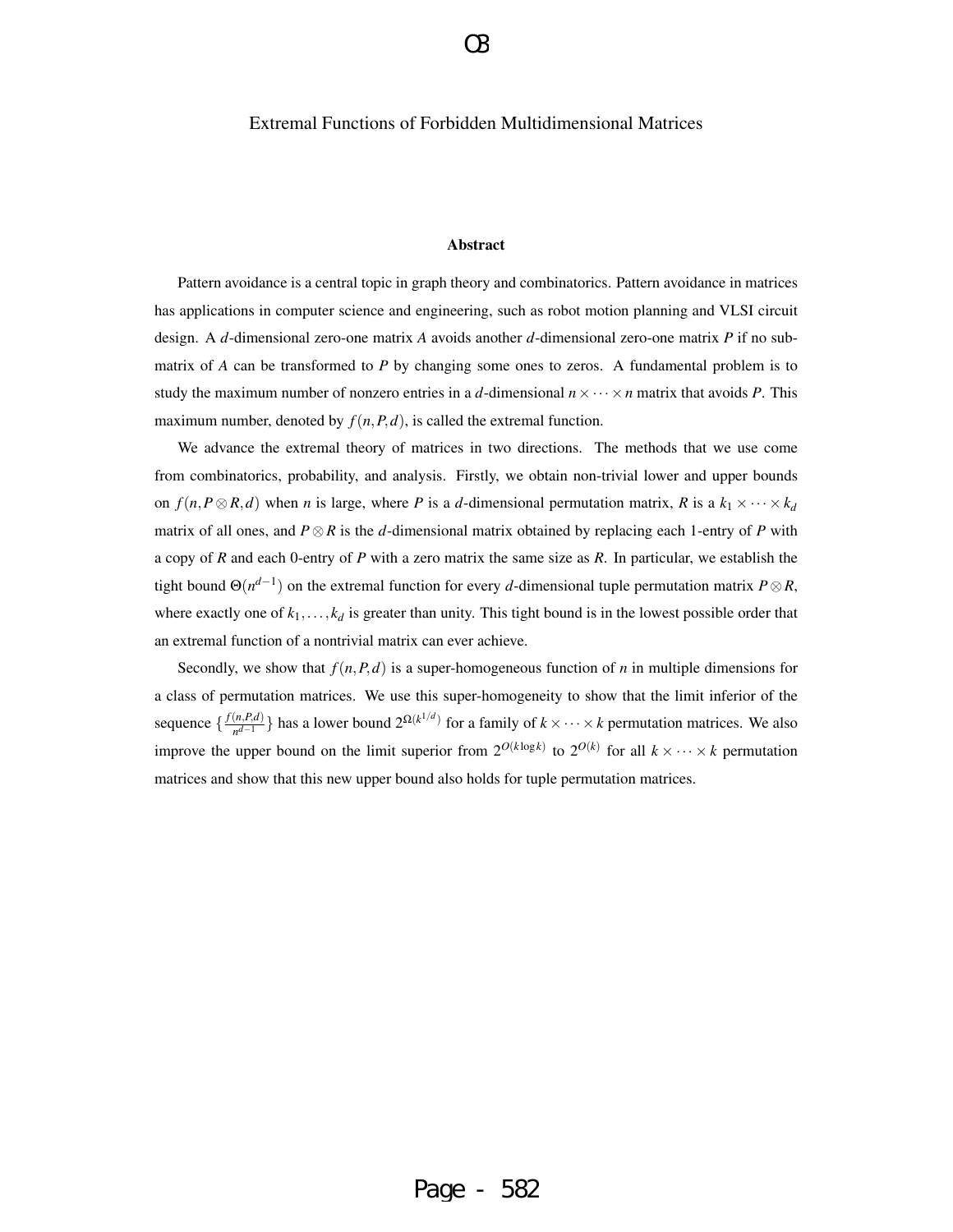## 1 Introduction

Pattern avoidance is a central topic in graph theory and combinatorics [2, 7, 14, 16, 18, 21, 24, 25, 26]. In this paper, we study *d*-dimensional matrices (or arrays) with only two distinct entries, 0 and 1, that avoid certain patterns. We are interested in the extremal problem of finding the largest number of ones in these matrices.

The extremal theory of matrices was initiated in papers [1, 9, 22] around 1990 to study specific problems arising in computational and discrete geometry. Mitchell produced an algorithm for computing a shortest rectilinear path avoiding rectilinear obstacles in the plane [22]. He showed that the complexity of this algorithm is bounded above by the solution of the extremal problem of certain matrices. Bienstock and Györi [1] found an upper bound on the solution of the extremal problem, thus bounding the complexity of the algorithm. Mitchell's algorithm can be directly applied to motion planning in robotics and wire routing in VLSI circuit design [20]. Füredi [9] used the extremal problem to derive an upper bound on Erdős-Moser [4] problem of determining the maximum number of unit distances in a convex *n*-gon.

Matrix extremal problems also find applications to graph theory and other areas of combinatorics. If we associate 2-dimensional 0-1 matrices with ordered bipartite graphs by relating rows and columns to the two ordered partite sets of vertices and interpreting ones as edges, then this extremal problem can be viewed as the Turán extremal problem for ordered bipartite graphs [23]. The most recent surge in interest in the extremal theory of matrices is due to the resolution of the Stanley-Wilf conjecture in enumerative combinatorics using the extremal problem of matrices [17, 21].

We denote a *d*-dimensional  $n_1 \times \cdots \times n_d$  matrix by  $A = (a_{i_1,\dots,i_d})$ , where  $1 \le i_l \le n_\ell$  for  $\ell = 1,2,\dots,d$ . Matrix *A* is called a 0-1 matrix if all its entries are either 0 or 1. A multidimensional matrix is also called a multidimensional array in computer science. We use the word "matrix" instead of "array" throughout the paper since virtually all literature uses the word "matrix" in this context.

We may view a *d*-dimensional 0-1 matrix  $A = (a_{i_1,...,i_d})$  geometrically as a *d*-dimensional rectangular box of lattice points with coordinates  $(i_1,...,i_d)$ . An  $\ell$ -cross section of matrix *A* is the set of all the entries  $a_{i_1,...,i_d}$  whose  $\ell^{\text{th}}$  coordinates have the same value. An  $\ell$ -row of matrix *A* is the collection of all the entries  $a_{i_1,\dots,i_d}$  whose coordinates other than the  $\ell^{\text{th}}$  coordinate have fixed values.

A *d*-dimensional  $k \times \cdots \times k$  zero-one matrix is a permutation matrix if each of its *l*-cross sections contains exactly one nonzero entry for every  $\ell = 1, \ldots, d$ . The Kronecker product of two *d*-dimensional 0-1 matrices *M* and *N*, denoted by  $M \otimes N$ , is a *d*-dimensional matrix obtained by replacing each 1-entry of *M* with a copy of *N* and each 0-entry of *M* with a zero matrix the same size as *N*.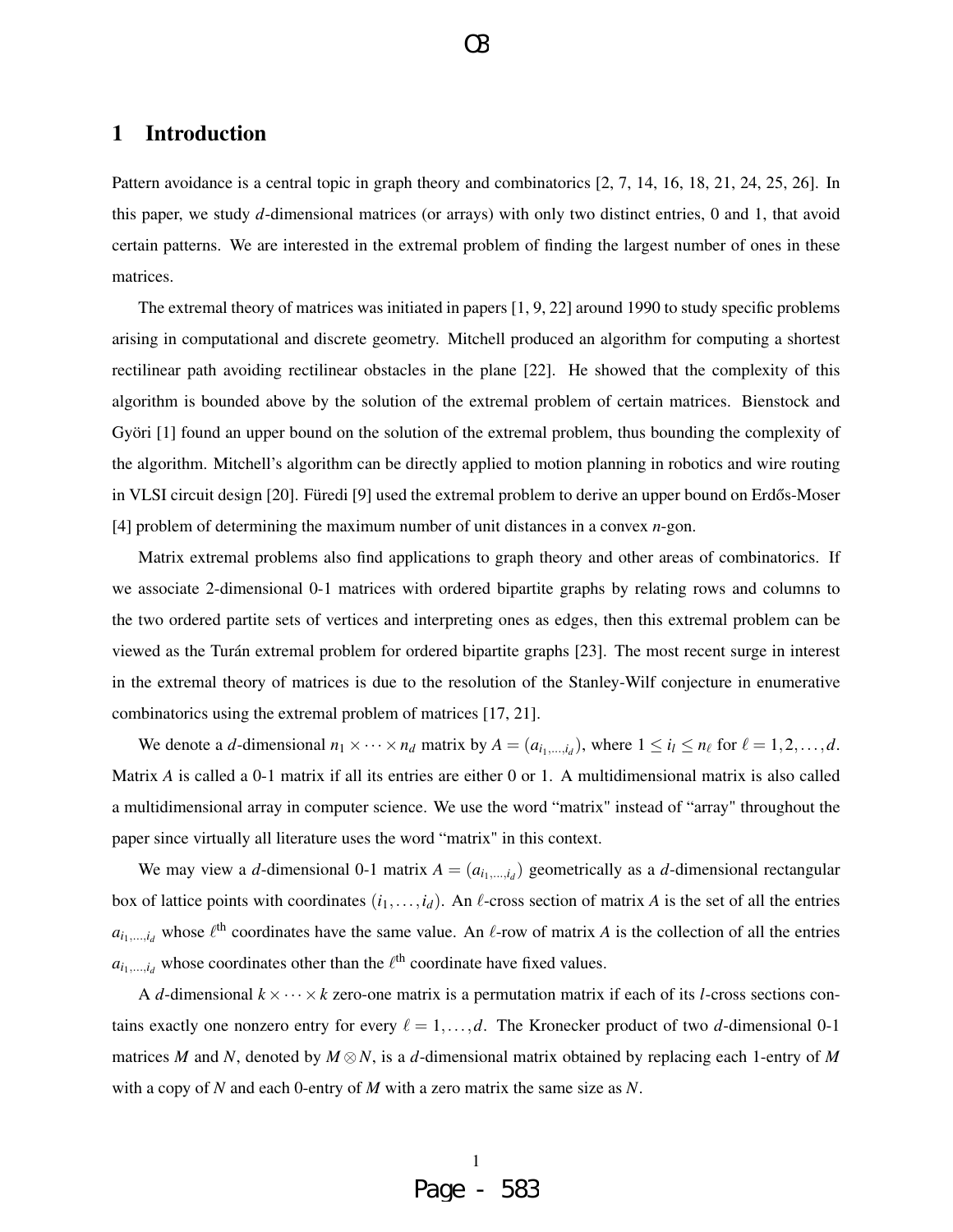We say that a *d*-dimensional 0-1 matrix *A* contains another 0-1 matrix *P* if *A* has a submatrix that can be transformed into *P* by changing any number of ones to zeros. Otherwise, *A* is said to avoid *P*. Denote by  $f(n, P, d)$  the maximum number of ones in a *d*-dimensional  $n \times \cdots \times n$  zero-one matrix that avoids a given *d*-dimensional 0-1 matrix *P*. We are interested in the asymptotic behavior of the extremal function  $f(n, P, d)$ for large *n*.

A motivation to study the extremal problem of multidimensional matrices comes from graph theory. A 2-dimensional  $n \times n$  zero-one matrix can be represented as an ordered bipartite graph with partite sets of size *n*. Similarly, a *d*-dimensional 0-1 matrix corresponds to an ordered *d*-partite, *d*-uniform hypergraph. The extremal function  $f(n, P, d)$  is the maximum number of hyperedges in an ordered *d*-partite, *d*-uniform hypergraph where each partite set has *n* vertices. Avoiding a given pattern *P* amounts to avoiding the corresponding ordered hypergraph.

It is easy to obtain trivial lower and upper bounds on  $f(n, P, d)$ .

**Proposition 1.1.** If P is a 0-1 matrix that contains at least two ones, then  $n^{d-1} \le f(n, P, d) \le n^d$ .

**Proof:** We can always choose a *d*-dimensional  $n \times \cdots \times n$  zero-one matrix *A*, with 1-entries on a single *l*-cross section for some *l* and 0-entries elsewhere, such that *A* avoids *P*. Matrix *A* has exactly *n <sup>d</sup>*−<sup>1</sup> ones, so the first inequality follows.

The second inequality follows from the fact that every *d*-dimensional  $n \times \cdots \times n$  zero-one matrix has a total of  $n^d$  entries and that the matrix hence has at most  $n^d$  ones.  $\Box$ 

The upper bound in Proposition 1.1 is one order higher than the lower bound. The main problem is to improve the lower and upper bounds on  $f(n, P, d)$  so that their orders are as close as possible.

The two-dimensional case of  $d = 2$  has been well studied. Füredi and Hajnal conjectured that  $f(n, P, 2) =$  $O(n)$  for all permutation matrices *P* [10]. Klazar showed that this conjecture implies the Stanley-Wilf conjecture [17]. Marcus and Tardos proved the Füredi and Hajnal conjecture [21] and hence settled the Stanley-Wilf conjecture. Keszegh conjectured that  $f(n, P, 2) = O(n)$  for all tuple permutation matrices *P* [15]. Geneson proved that the conjecture is true [11].

When *R* is a  $k_1 \times k_2$  matrix of all ones, the extremal problem for  $f(n, R, 2)$  is the matrix version of the  $k$ classical Zarankiewicz problem. Kővári, Sós, and Turán found an upper bound  $O(n^{2-\frac{\max(k_1,k_2)}{k_1k_2}})$  on  $f(n, R, 2)$ [19]. A lower bound  $\Omega(n^{2-\frac{k_1+k_2-2}{k_1k_2-1}})$  was also known [5]. Hesterberg extended these bounds to  $f(n, P \otimes R, 2)$ where  $P$  is a permutation matrix  $[12, 13]$ .

Pach and Tardos showed that *f*(*n*,*P*,2) is super-additive in *n* [23]. By Fekete's Lemma on super-additive sequences [6], the sequence  $\left\{\frac{f(n, P, 2)}{n}\right\}$  $\left\{\frac{f(1)}{n}\right\}$  is convergent. The limit is known as the Füredi-Hajnal limit and has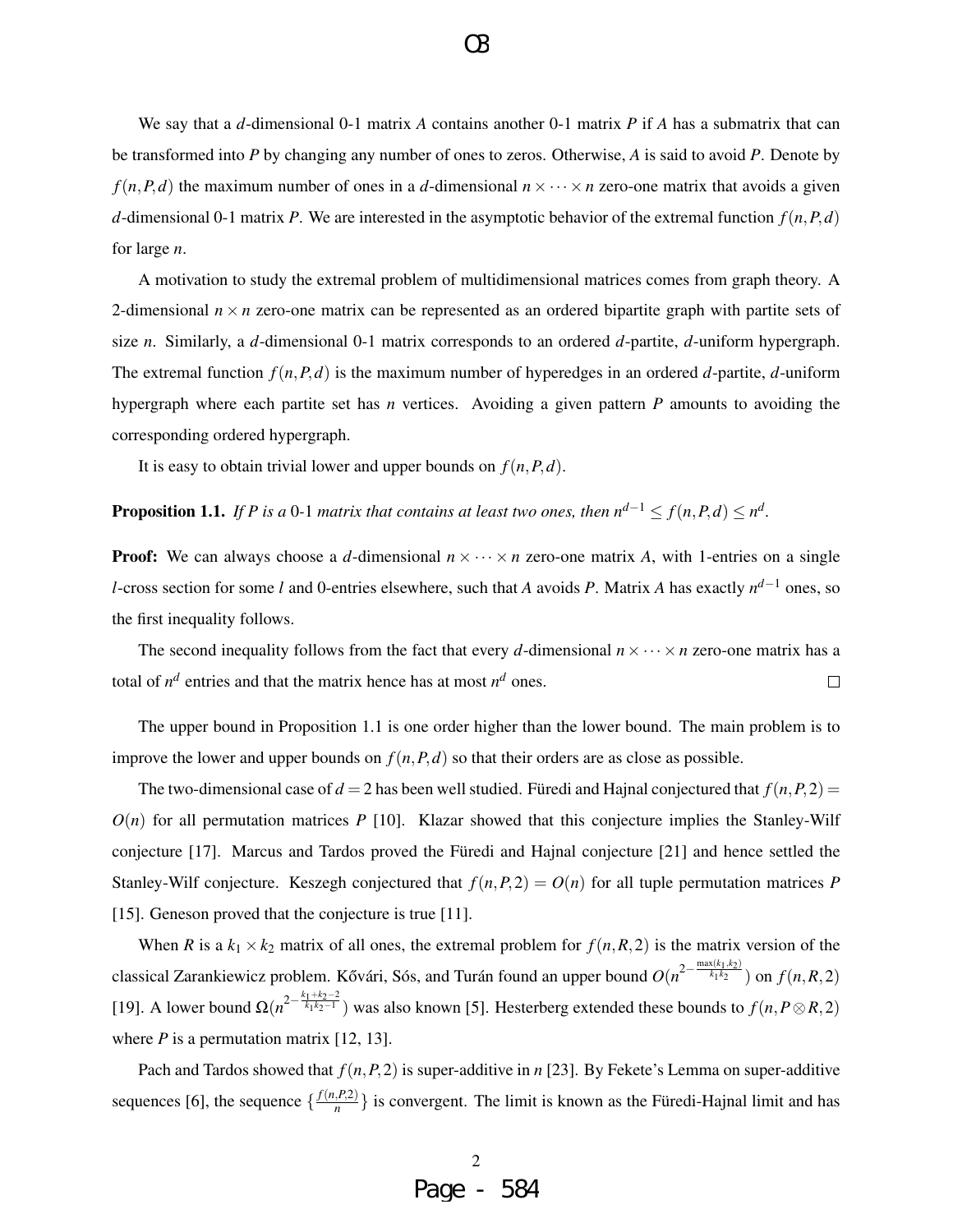recently attracted great attention [3, 7]. Cibulka [3] showed that this limit is always at least 2(*k*−1) when *P* is a  $k \times k$  permutation matrix and that the limit is exactly  $2(k-1)$  when *P* is the identity matrix. Fox showed that the Füredi-Hajnal limit has a lower bound  $2^{\Omega((k/\log k)^{\frac{1}{4}})}$  for almost all  $k \times k$  permutation matrices [7]. Marcus and Tardos [21] showed that this limit has an upper bound  $2^{O(k \log k)}$  for every  $k \times k$  permutation matrix *P*, and Fox [7] improved this upper bound to  $2^{O(k)}$ .

Little has been done on the multidimensional case. Klazar and Marcus [18] studied the extremal function when the *d*-dimensional matrix *P* is a permutation matrix of size  $k \times \cdots \times k$  and found  $f(n, P, d) = O(n^{d-1})$ , generalizing the  $d = 2$  results [21]. In particular, they showed that  $\frac{f(n, P, d)}{n^{d-1}} = 2^{O(k \log k)}$ , which is the multidimensional generalization of the Marcus and Tardos upper bound on the Füredi-Hajnal limit [21].

In this paper, we advance the extremal theory of matrices in two directions. In the first direction, we study the extremal functions  $f(n, R, d)$  and  $f(n, P \otimes R, d)$ , where *P* is a permutation matrix and *R* is a  $k_1 \times$ ···×*k<sup>d</sup>* matrix of ones only; matrix *P*⊗*R* is called a block permutation matrix. We show that both *f*(*n*,*R*,*d*) and  $f(n, P \otimes R, d)$  have a lower bound  $\Omega(n^{d-\beta})$  and an upper bound  $O(n^{d-\alpha})$ , where  $\alpha = \frac{\max(k_1, \ldots, k_d)}{k_1 \cdot k_2 \cdots k_d}$  $\frac{dX(K_1,...,K_d)}{k_1\cdot k_2\cdots k_d}$  and  $\beta = \frac{k_1 + \dots + k_d - d}{k_1 \cdot k_2 \dots k_d - 1}$  $\frac{k_1 + \cdots + k_d - d}{k_1 \cdot k_2 \cdots k_d - 1}$ . These bounds significantly improve the trivial ones given in Proposition 1.1.

Both the lower bound  $\Omega(n^{d-\beta})$  and upper bound  $O(n^{d-\alpha})$  are in the same order as  $\Theta(n^{d-1})$  whenever  $\alpha = \beta$ . This is exactly when only one of  $k_1, \ldots, k_d$  of *R* is larger than 1; the corresponding  $P \otimes R$  is a tuple permutation matrix.

When  $\alpha \neq \beta$ , our results on  $f(n, R, d)$  generalize the Kővári-Sós-Turán upper bound [19] from two dimensions to multiple dimensions. Our results on  $f(n, P \otimes R, d)$  also extend Hesterberg's results [12] from  $d = 2$  to  $d > 2$ .

When  $\alpha = \beta$ , our result that  $f(n, P, d) = \Theta(n^{d-1})$  for every *d*-dimensional tuple permutation matrix *P*, on one hand, generalizes Geneson's result [11] from  $d = 2$  to  $d \ge 2$ . On the other hand, even when  $d = 2$ our ideas improve some key calculations in Geneson's paper [11]. These improvements are vital in our derivation of a new upper bound on the limit superior of the sequence  $\{\frac{f(n, P, d)}{n^{d-1}}\}$  $\left\{\frac{a_i P, a_j}{n^{d-1}}\right\}$  that we discuss below.

The importance of our result  $f(n, P, d) = \Theta(n^{d-1})$  for every *d*-dimensional tuple permutation matrix *P* lies in the fact that, in view of Proposition 1.1,  $\Theta(n^{d-1})$  is the lowest possible order for the extremal function of any nontrivial *d*-dimensional matrix.

In the second direction, we study the limit inferior and limit superior of the sequence  $\{\frac{f(n, P, d)}{n^{d-1}}\}$  $\frac{n(P,a)}{n^{d-1}}\}$  where *P* satisfies  $f(n, P, d) = \Theta(n^{d-1})$ . These are the multidimensional analogues of the Füredi-Hajnal limit. We show that the limit inferior is at least  $d(k-1)$  for  $k \times \cdots \times k$  permutation matrices, generalizing Cibulka's result [3] from  $d = 2$  to all  $d \ge 2$ .

We observe that  $f(n, P, d)$  is super-homogeneous in higher dimensions, i.e.,  $f(sn, P, d) \geq K s^{d-1} f(n, P, d)$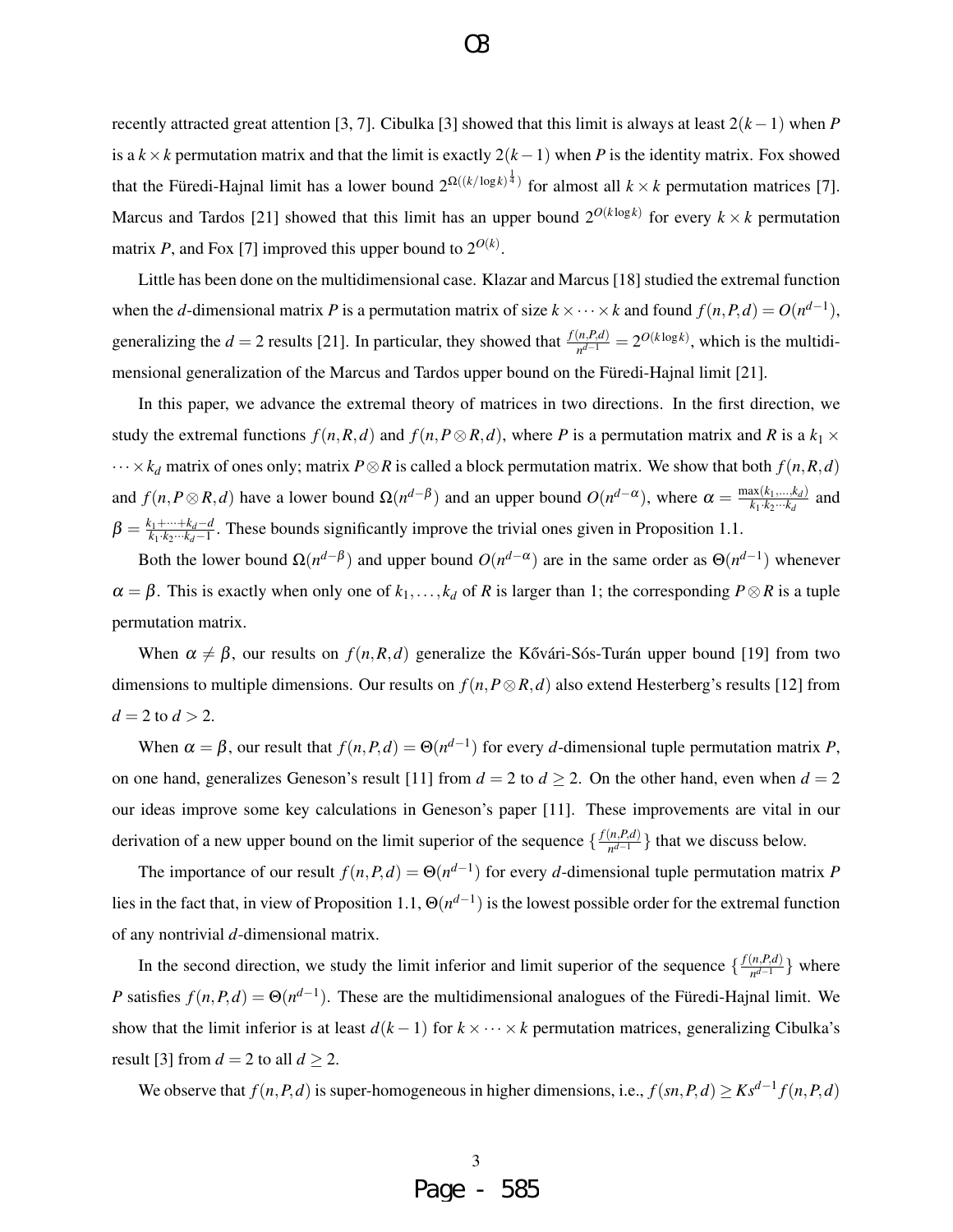for some positive constant *K*. This super-homogeneity is key to our proof that the limit inferior of  $\{\frac{f(n, P, d)}{n^{d-1}}\}$  $\frac{n,P,a)}{n^{d-1}}\}$ has a lower bound  $2^{\Omega(k^{1/d})}$  for a family of  $k \times \cdots \times k$  permutation matrices, generalizing Fox's result [8] from  $d = 2$  to  $d \geq 2$ .

O3

Finally, we show that the limit superior of the sequence  $\{\frac{f(n, P, d)}{n^{d-1}}\}$  $\left\{\frac{n, P, d}{n^{d-1}}\right\}$  is bounded above by  $2^{O(k)}$  for all  $k \times \cdots \times k$  permutation matrices *P*. This is a substantial improvement of Klazar and Marcus upper bound  $2^{O(k \log k)}$  for  $d > 2$  in paper [18] and it also generalizes Fox's bound  $2^{O(k)}$  on the Füredi-Hajnal limit in two dimensions [7]. We further show that this upper bound 2*O*(*k*) is also true for every tuple permutation matrix *P*, which is a new result even for  $d = 2$ . We are able to extend the new upper bound from permutation matrices to tuple permutation matrices mainly because of our improvement of Geneson's approach as mentioned above.

The rest of the paper is organized as follows. In Section 2, we study  $f(n, P, d)$  when *P* is a block permutation matrix but not a tuple permutation matrix. The more difficult case when *P* is a tuple permutation matrix is analyzed in Section 3. In Section 4, we study the limit inferior and limit superior of the sequence  $\frac{f(n, P, d)}{d}$  $\left\{\frac{n, r, a}{n^{d-1}}\right\}$  for permutation and tuple permutation matrices *P*. We conclude the paper and discuss our future directions in Section 5.

### 2 Block permutation matrices

In this section, we study the extremal function of a variant of *d*-dimensional permutation matrices. We are interested in the forbidden matrices which can be written as the Kronecker product of a *d*-dimensional permutation matrix and a *d*-dimensional matrix of 1-entries only.

Let  $R^{k_1,...,k_d}$  be the *d*-dimensional  $k_1 \times \cdots \times k_d$  all-ones matrix. We study lower and upper bounds on the extremal function of block permutation matrix  $P \otimes R^{k_1,\ldots,k_d}$ , where  $P$  is a *d*-dimensional permutation matrix.

We first study the extremal function of  $R^{k_1,\ldots,k_d}$ . We use the probabilistic method to obtain a lower bound on  $f(n, R^{k_1,...,k_d}, d)$ . When  $d = 2$ , this lower bound is classical [5].

**Theorem 2.1.** If 
$$
k_1 \cdot k_2 \cdot \cdot \cdot k_d > 1
$$
, then  $f(n, R^{k_1, \ldots, k_d}, d) = \Omega(n^{d - \beta(k_1, k_2, \ldots, k_d)})$ , where  $\beta = \frac{k_1 + \cdots + k_d - d}{k_1 \cdot k_2 \cdots k_d - 1}$ .

**Proof:** Let each entry of a *d*-dimensional  $n \times \cdots \times n$  zero-one matrix *A* be chosen to be 1 with probability  $p = n^{-\beta(k_1,...,k_d)}$  and 0 with probability  $1 - p$ . The expected number of 1-entries in *A* is  $pn^d$ . There are *n*  $\binom{n}{k_1} \cdot \binom{n}{k_2}$  $\binom{n}{k_2} \cdots \binom{n}{k_n}$  $\binom{n}{k_d}$  possible copies of  $R^{k_1,...,k_d}$  in matrix *A* and each has a probability of  $p^{k_1 \cdot k_2 \cdot ... \cdot k_d}$  of occurring. The expected number of copies of  $R^{k_1,...,k_d}$  in *A* is

$$
\binom{n}{k_1} \cdot \binom{n}{k_2} \cdots \binom{n}{k_d} p^{k_1 \cdot k_2 \cdots k_d} \le C n^{k_1 + \cdots + k_d} p^{k_1 \cdot k_2 \cdots k_d},
$$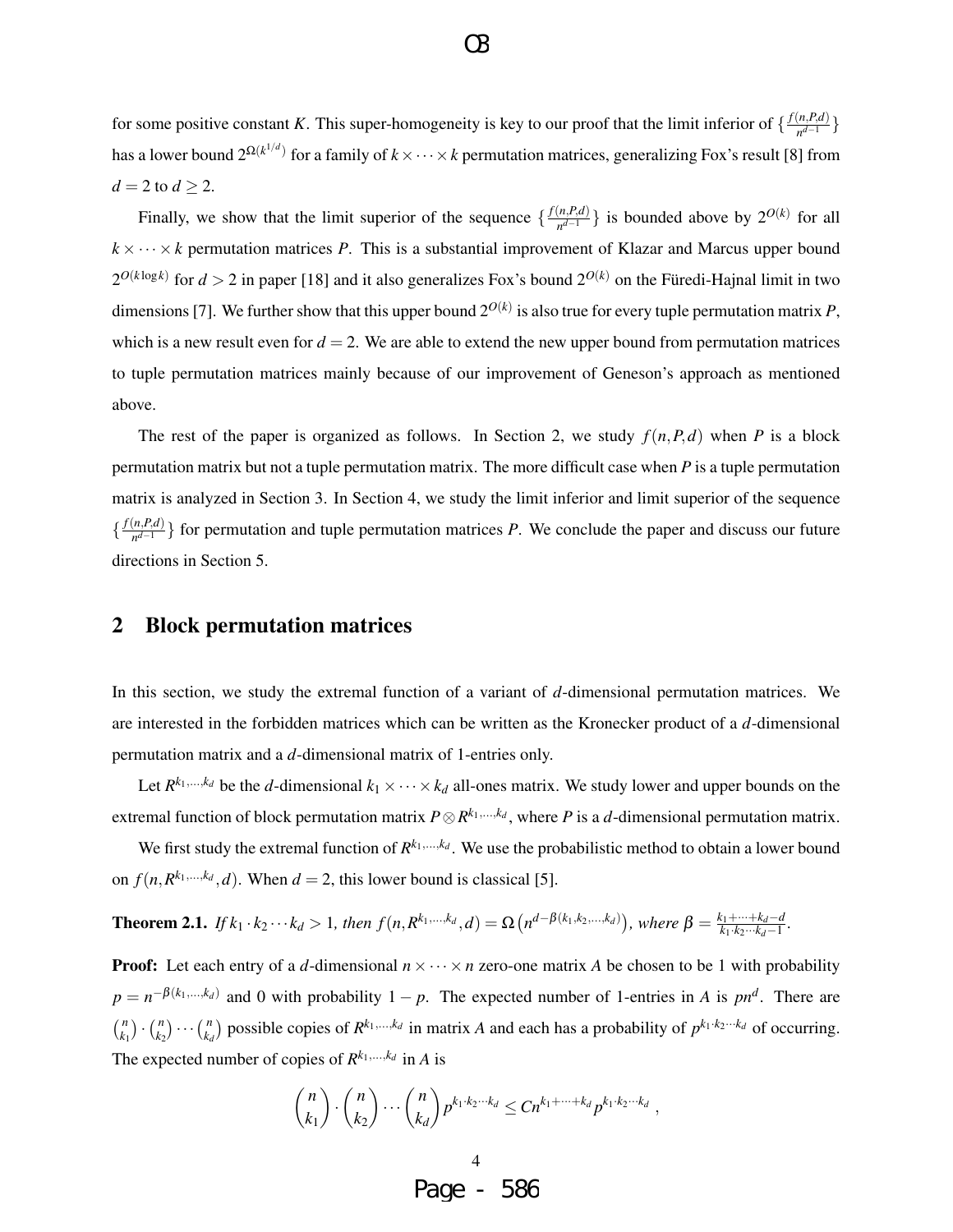where, since at least one of  $k_1, \ldots, k_d$  is greater than one, C is a positive constant less than 1.

Let *A'* be the matrix formed by changing a single 1-entry in each copy of  $R^{k_1,\dots,k_d}$  in *A* to a 0-entry. Then A' avoids  $R^{k_1,...,k_d}$  and the expected number of 1-entries in A' is at least  $pn^d - Cn^{k_1+k_2+\cdots+k_d}p^{k_1 \cdot k_2 \cdots k_d}$  $(1-C)$   $n^{d-\beta(k_1,k_2,...,k_d)}$ . As a consequence, there exists some matrix *A'* that avoids  $R^{k_1,...,k_d}$  and has at least so many 1-entries.  $\Box$ 

We now obtain an upper bound on the extremal function of  $R^{k_1,...,k_d}$ . When  $d = 2$ , this upper bound is due to Kővári, Sós, and Turán [19].

**Theorem 2.2.**  $f(n, R^{k_1,...,k_d}, d) = O(n^{d-\alpha(k_1,...,k_d)})$ , where  $\alpha = \frac{\max(k_1,...,k_d)}{k_1 \cdot k_2 \cdots k_d}$  $\frac{kx(k_1,...,k_d)}{k_1 \cdot k_2 \cdots k_d}$ .

**Proof:** We prove the theorem by induction on *d*. The base case of  $d = 1$  is trivial. Assuming that  $f(n, R^{k_1,...,k_{d-1}}, d-1) = O(n^{d-1-\alpha(k_1,...,k_{d-1})})$  for some  $d \ge 2$ , we show that  $f(n, R^{k_1,...,k_d}, d) = O(n^{d-\alpha(k_1,...,k_d)})$ .

Throughout the proof, we let  $A = (a_{i_1,...,i_d})$  be a *d*-dimensional  $n \times \cdots \times n$  matrix that avoids  $R^{k_1,...,k_d}$  and has the maximum number,  $f(n, R^{k_1,...,k_d}, d)$ , of ones. We need the following lemma on the number of *d*-rows that have 1-entries in each of any predetermined  $k_d$  *d*-cross sections.

**Lemma 2.3.** For any set of  $k_d$  *d*-cross sections of A, there are  $O(n^{d-1-\alpha(k_1,...,k_{d-1})})$  *d*-rows in A which *contain a 1-entry in each of these d-cross sections.*

**Proof:** Let the  $d^{\text{th}}$  coordinates of these *d*-cross sections be  $\ell_1, \ldots, \ell_{k_d}$ . Define a  $(d-1)$ -dimensional  $n \times$  $\dots \times n$  matrix  $B = (b_{i_1,...,i_{d-1}})$  such that  $b_{i_1,...,i_{d-1}} = 1$  if  $a_{i_1,...,i_{d-1},\ell_1} = \dots = a_{i_1,...,i_{d-1},\ell_{k_d}} = 1$  and  $b_{i_1,...,i_{d-1}} = 0$ otherwise.

We claim that matrix *B* must avoid  $R^{k_1,...,k_{d-1}}$ . Suppose to the contrary that *B* contains  $R^{k_1,...,k_{d-1}}$ . Let  $e_1, \ldots, e_{k_1 \cdot k_2 \cdots k_{d-1}}$  be all the 1-entries in *B* that represent  $R^{k_1, \ldots, k_{d-1}}$ . By the construction of *B*, there are  $k_d$ nonzero entries with coordinates  $(x_1, \ldots, x_{d-1}, \ell_1), \ldots, (x_1, \ldots, x_{d-1}, \ell_{k_d})$  in *A* corresponding to each  $e_i$  with coordinates  $(x_1, \ldots, x_{d-1})$  in *B*. All these  $k_1 \cdot k_2 \cdots k_d$  nonzero entries form a copy of  $R^{k_1, \ldots, k_d}$  in *A*, a contradiction. Thus *B* must avoid  $R^{k_1,...,k_{d-1}}$  and by our inductive assumption, *B* must have  $O(n^{d-1-\alpha(k_1,...,k_{d-1})})$ ones. The result follows.  $\Box$ 

Suppose all the *d*-rows of *A* have  $r_1, \ldots, r_{n^{d-1}}$  non-zero entries, respectively. Counting the total number of sets of *k<sup>d</sup>* nonzero entries in the same *d*-row in two different ways yields

$$
\sum_{i=1}^{n^{d-1}} \binom{r_i}{k_d} = \binom{n}{k_d} O\left(n^{d-1-\alpha(k_1,\dots,k_{d-1})}\right),\tag{2.1}
$$

where we use Lemma 2.3 to obtain the right hand side.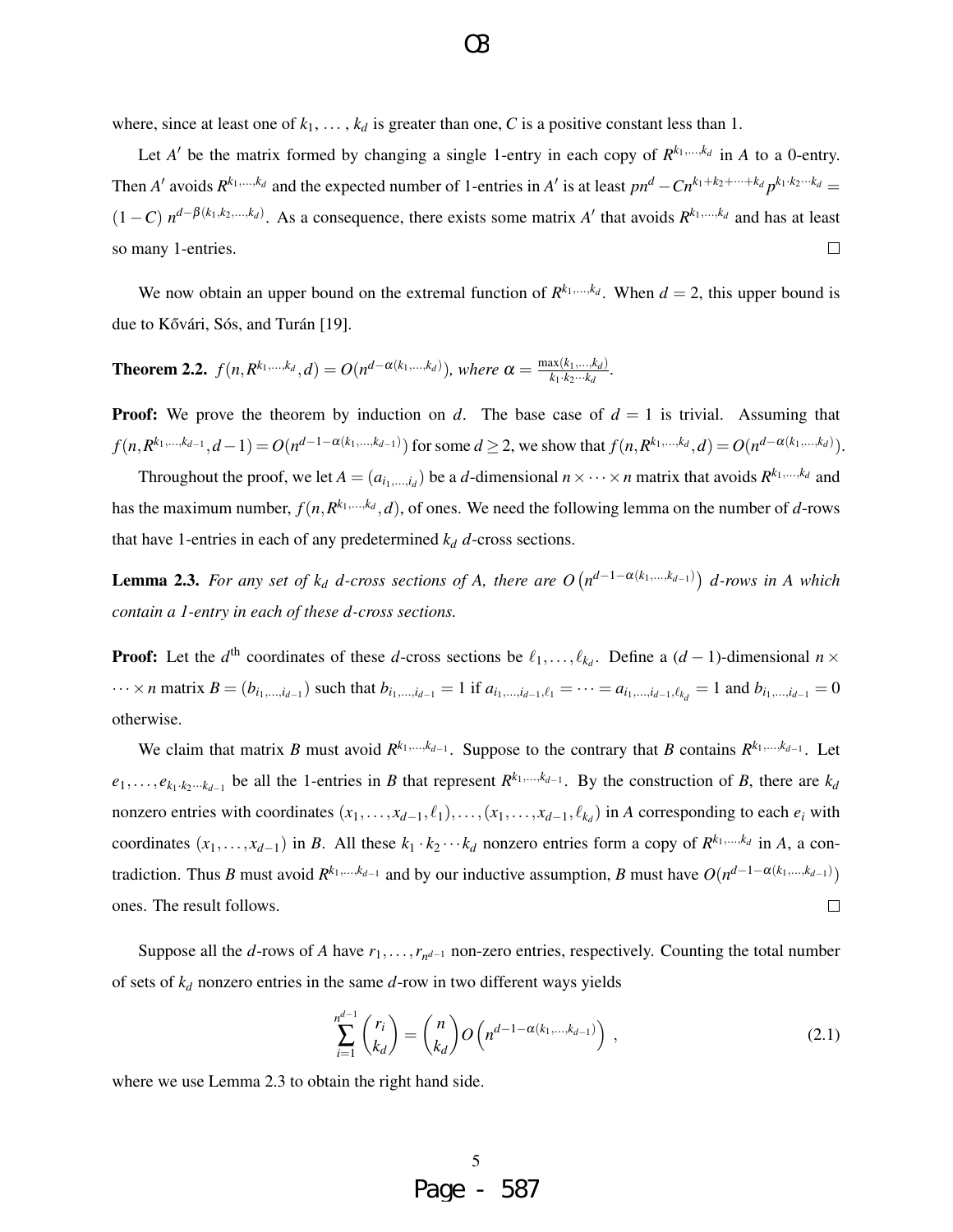Matrix *A* avoids  $R^{k_1,...,k_d}$  and has the largest possible number of 1-entries, so  $r_i \geq k_d - 1$  for  $1 \leq i \leq n^{d-1}$ . Since  $\binom{r}{k}$  $\binom{n}{k}$  is a convex function of *r* for  $r \geq k - 1$ , we apply Jensen's inequality to obtain

$$
\sum_{i=1}^{n^{d-1}} \binom{r_i}{k_d} \ge n^{d-1} \left( \frac{\frac{1}{n^{d-1}} \sum_{i=1}^{n^{d-1}} r_i}{k_d} \right) = n^{d-1} \left( \frac{\frac{1}{n^{d-1}} f(n, R^{k_1, \ldots, k_d}, d)}{k_d} \right),
$$

where, in the equality, we use the assumption that *A* has  $f(n, R^{k_1,...,k_d}, d)$  total 1-entries. Substituting this into equation (2.1) yields

$$
n^{d-1}\left(\frac{\frac{1}{n^{d-1}}f(n,R^{k_1,\ldots,k_d},d)}{k_d}\right) = {n \choose k_d} O\left(n^{d-1-\alpha(k_1,\ldots,k_{d-1})}\right),
$$

which together with  $\binom{n}{k}$  $\mathcal{L}_{k}^{n}$  =  $\Theta(n^{k})$  gives

$$
n^{d-1} \left( \frac{1}{n^{d-1}} f(n, R^{k_1, ..., k_d}, d) \right)^{k_d} = O \left( n^{k_d} \cdot n^{d-1 - \alpha(k_1, ..., k_{d-1})} \right) .
$$

This implies

$$
f\left(n, R^{k_1,\ldots,k_d}, d\right) = O\left(n^{d-\frac{\alpha(k_1,\ldots,k_{d-1})}{k_d}}\right).
$$

Similarly, we have

$$
f(n, R^{k_1,\ldots,k_d}, d) = O\left(n^{d-\frac{\alpha(k_2,\ldots,k_d)}{k_1}}\right).
$$

Note that max  $\left(\frac{\alpha(k_2,...,k_d)}{k_1}\right)$  $\frac{(k_1,...,k_d)}{k_1}, \frac{\alpha(k_1,...,k_{d-1})}{k_d}$ *kd*  $= \alpha(k_1,..., k_d)$ . Thus taking the smaller of the two upper bounds gives

$$
f(n, R^{k_1,\ldots,k_d}, d) = O\left(n^{d-\alpha(k_1,\ldots,k_d)}\right)
$$

 $\Box$ 

which completes the inductive step, and thus Theorem 2.2 is proved.

We make the following observation on  $\alpha(k_1,...,k_d)$  and  $\beta(k_1,...,k_d)$ .

**Proposition 2.4.** *Suppose*  $d > 1$  *and*  $k_1, \ldots, k_d$  *be positive integers such that*  $k_1 \cdot k_2 \cdots k_d > 1$ *. If only one of*  $k_1, \ldots, k_d$  *is greater than* 1, then  $\alpha(k_1, \ldots, k_d) = \beta(k_1, \ldots, k_d) = 1$ . Otherwise,  $0 < \alpha(k_1, \ldots, k_d)$  $\beta(k_1,...,k_d) < 1.$ 

We omit the proof since it is straightforward. Proposition 2.4 implies that the lower bound of Theorem 2.1 and the upper bound of Theorem 2.2 are significant improvements of the bounds in Proposition 1.1.

We now study the extremal function of the Kronecker product  $P \otimes R^{k_1, ..., k_d}$ , where *P* is a *d*-dimensional permutation matrix. We show that the extremal functions of  $P \otimes R^{k_1, ..., k_d}$  and  $R^{k_1, ..., k_d}$  share the same lower and upper bounds.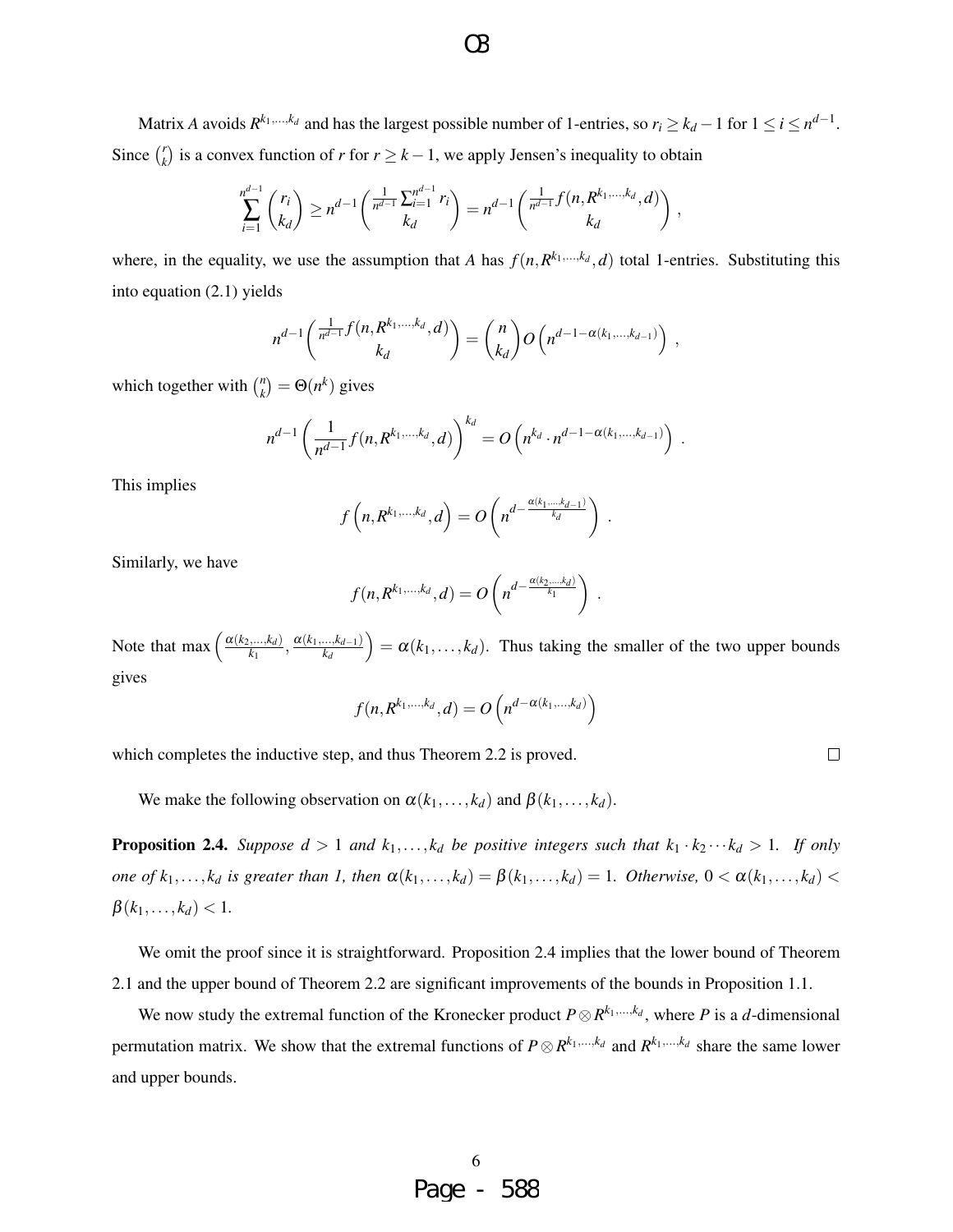**Theorem 2.5.** If P is a d-dimensional permutation matrix and at least two of  $k_1, \ldots, k_d$  are greater than 1, *then there exist constants*  $C_1$  *and*  $C_2$  *such that for all n,* 

$$
C_1 n^{d-\beta(k_1,\dots,k_d)} \le f(n, P \otimes R^{k_1,\dots,k_d}, d) \le C_2 n^{d-\alpha(k_1,\dots,k_d)}
$$
\n(2.2)

Proof: We first have

$$
f(n, R^{k_1,...,k_d}, d) \le f(n, P \otimes R^{k_1,...,k_d}, d). \tag{2.3}
$$

This follows from the fact that any matrix that avoids  $R^{k_1,...,k_d}$  must also avoid  $P \otimes R^{k_1,...,k_d}$ . The left inequality of (2.2) is then the result of (2.3) and Theorem 2.1.

To prove the right inequality of (2.2), we follow Hesterberg's idea for the 2-dimensional case [13] to estimate  $f(n, P \otimes R^{k_1, \ldots, k_d}, d)$  first for  $n = c^m$ , where *c* is a positive integer to be determined, and then for all other positive integers *n*.

We make use of the upper bound in Theorem 2.2

$$
f(n, R^{k_1, \dots, k_d}, d) \le g(n) \tag{2.4}
$$

where  $g(n) = Kn^{d-\alpha(k_1,\dots,k_d)}$  for some positive constant *K*, and claim that

$$
f(c^{m}, P \otimes R^{k_1, \dots, k_d}, d) \le 2c^d g(c^{m}).
$$
\n(2.5)

We justify the claim by induction. The base case of  $m = 0$  is trivially true. Suppose that

$$
f(n, P \otimes R^{k_1, \ldots, k_d}, d) \le 2c^d g(n) \tag{2.6}
$$

for  $n = c^m$ . We show that  $f(cn, P \otimes R^{k_1, \ldots, k_d}, d) \leq 2c^d g(cn)$ .

Let A be a d-dimensional  $cn \times \cdots \times cn$  matrix avoiding  $P \otimes R^{k_1,\ldots,k_d}$  with  $f(cn, P \otimes R^{k_1,\ldots,k_d}, d)$  total 1entries. We divide  $A = (a_{i_1,...,i_d})$  into  $c^d$  disjoint submatrices of size  $n \times \cdots \times n$ . We label these submatrices by  $S(i_1,...,i_d) = (s_{j_1,...,j_d})$ , where

$$
s_{j_1,...,j_d} = a_{j_1+n(i_1-1),...,j_d+n(i_d-1)}.
$$

These are called *S* submatrices throughout the paper.

Let *C* be the *d*-dimensional  $c \times \cdots \times c$  matrix such that  $c_{i_1,\dots,i_d} = 1$  if submatrix  $S(i_1,\dots,i_d)$  of *A* contains  $R^{k_1,...,k_d}$  and that  $c_{i_1,...,i_d} = 0$  otherwise. Since any two 1-entries of the permutation matrix *P* differ in all coordinates, *C* must avoid *P* or else *A* contains  $P \otimes R^{k_1, \ldots, k_d}$ .

We can classify all the *S* submatrices of *A* into two classes.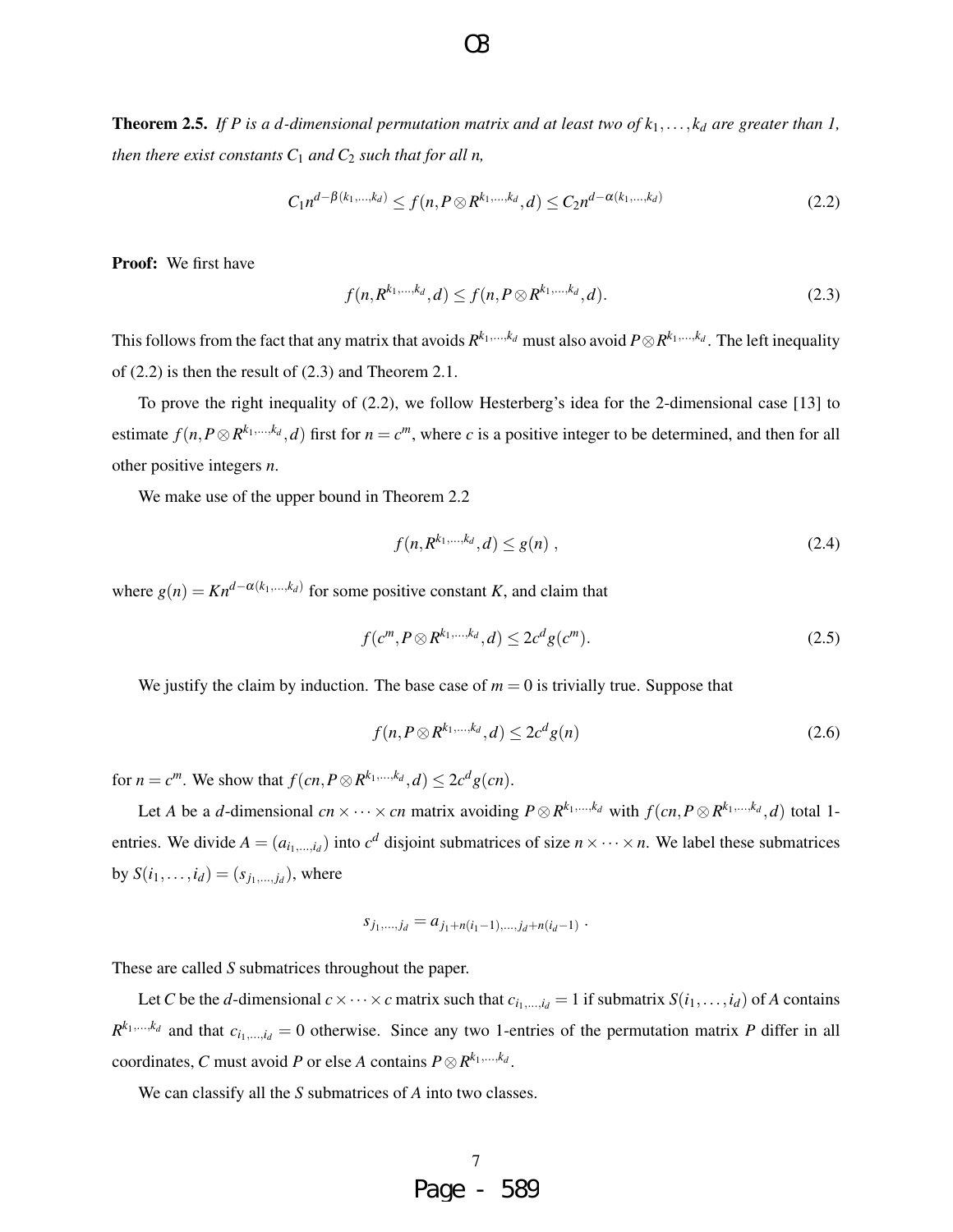### Case 1: *S* contains  $R^{k_1,...,k_d}$

Since *C* avoids *P*, there are at most  $f(c, P, d)$  such *S* submatrices. Clearly each *S* submatrix must avoid  $P \otimes R^{k_1,...,k_d}$ , so it has at most  $f(n, P \otimes R^{k_1,...,k_d}, d)$  1-entries. There are at most  $f(c, P, d) f(n, P \otimes R^{k_1,...,k_d}, d)$ 1-entries from this type of *S* submatrices.

### **Case 2:** *S* avoids  $R^{k_1,...,k_d}$

There are at most  $c^d$  such submatrices in total. Each has at most  $f(n, R^{k_1,...,k_d}, d)$  1-entries. There are at most  $c^d f(n, R^{k_1,...,k_d}, d)$  1-entries from the second type of *S* submatrices.

Summing the numbers of 1-entries in both cases gives

$$
f(cn, P \otimes R^{k_1,...,k_d}, d) \le f(c, P, d) f(n, P \otimes R^{k_1,...,k_d}, d) + c^d f(n, R^{k_1,...,k_d}, d).
$$

On the right hand side of the inequality,  $f(n, P \otimes R^{k_1, ..., k_d}, d)$  has an upper bound  $2c^d g(n)$  because of the inductive assumption (2.6) and  $f(n, R^{k_1,...,k_d}, d)$  has an upper bound  $g(n)$  by (2.4). Since  $f(c, P, d) = O(c^{d-1})$ for any permutation matrix *P* [18], there exists a constant *L* such that  $f(c, P, d) \leq Lc^{d-1}$ . Because at least two of  $k_1, k_2, \ldots, k_d$  are greater than 1, it follows from Proposition 2.4 that  $\alpha < 1$ . Hence, the integer *c* can be chosen so large that  $2Lc^{\alpha-1} \leq 1$ . Therefore,

$$
f(cn, P\otimes R^{k_1,\ldots,k_d}, d) \leq (Lc^{d-1})(2c^d g(n)) + c^d g(n) \leq [2Lc^{\alpha(k_1,\ldots,k_d)-1}]c^d g(cn) + c^d g(cn) \leq 2c^d g(cn) ,
$$

where we use  $g(n) = K n^{d-\alpha}$  in the second inequality. This completes our induction and hence proves equation (2.5).

Finally, we estimate  $f(n, P \otimes R^{k_1, \ldots, k_d}, d)$  for all positive integers *n*.

$$
f(n, P \otimes R^{k_1, \ldots, k_d}, d) = f(c^{\log_c n}, P \otimes R^{k_1, \ldots, k_d}, d)
$$
  
\n
$$
\leq f(c^{\lceil \log_c n \rceil}, P \otimes R^{k_1, \ldots, k_d}, d)
$$
  
\n
$$
\leq 2c^d g(c^{\lceil \log_c n \rceil})
$$
  
\n
$$
\leq 2c^d g(cn)
$$
  
\n
$$
\leq 2c^d c^d g(n),
$$

where  $\lceil \log_c n \rceil$  is the smallest integer  $\geq \log_c n$ , and we use (2.5) in the second inequality and  $g(n) = K n^{d-\alpha}$ in the last inequality. This proves the right inequality of (2.2).

The proof of Theorem 2.5 is completed.

We conclude this section with an observation. If only one of  $k_1, \ldots, k_d$  is greater than one, the matrix

 $\Box$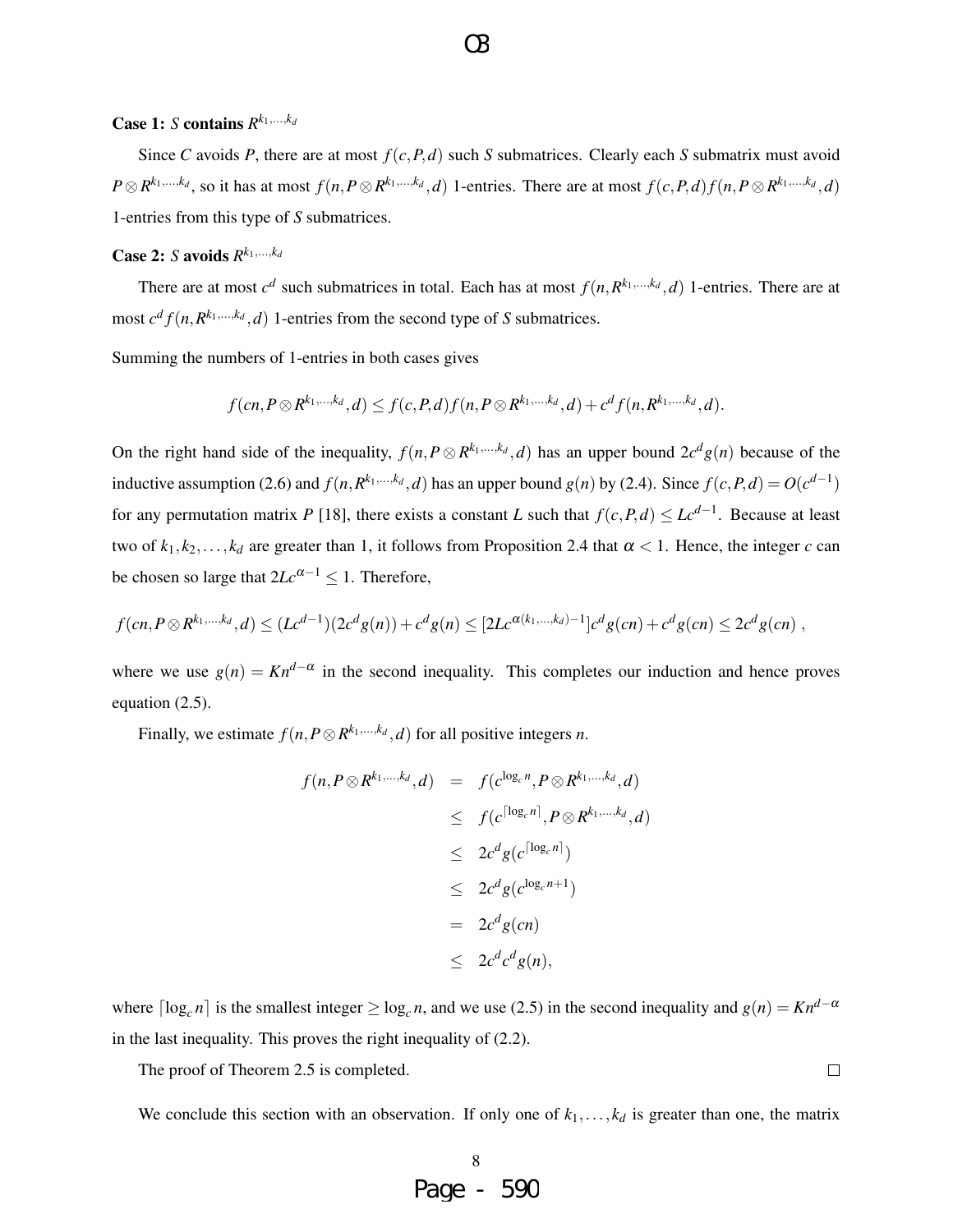$P \otimes R^{k_1,\dots,k_d}$  is a tuple permutation matrix. By Proposition 2.4,  $\alpha(k_1,\dots,k_d) = 1$ . The proof of Theorem 2.5 fails in this case, but it can be modified to show that  $f(n, P \otimes R^{k_1,\ldots,k_d}, d) = O(n^{d-1+\epsilon})$ , where  $\varepsilon$  is an arbitrarily small positive number. To see this, we can replace  $g(n)$  of (2.4) by  $g(n) = Kn^{d-1+\epsilon}$  and choose *c* so large that  $2Lc^{-\varepsilon} \leq 1$ . In the next section, we improve this result and show that  $f(n, P \otimes R^{k_1,...,k_d}, d)$  $O(n^{d-1})$ . The method is quite different from that of this section.

## 3 Tuple permutation matrices

In this section, we study the extremal function of an arbitrary tuple permutation matrix. As previously mentioned, a tuple permutation matrix is the Kronecker product of a *d*-dimensional permutation matrix and  $R^{k_1,...,k_d}$ , where only one of  $k_1,...,k_d$  is larger than unity. We improve Geneson's ideas for  $d = 2$  case [11] and obtain a tight bound on the extremal function for  $d \geq 2$ .

Suppose *P* is a permutation matrix. We call a matrix *P*⊗*R <sup>k</sup>*1,...,*k<sup>d</sup>* a *j*-tuple permutation matrix generated by *P* if one of  $k_1, \ldots, k_d$  is equal to *j* and the rest are unity. In particular, a *j*-tuple permutation matrix is called a double permutation matrix if  $j = 2$ .

Let

$$
F(n,j,k,d) = \max_{M} f(n,M,d) ,
$$

where *M* ranges through all *d*-dimensional *j*-tuple permutations matrices generated by *d*-dimensional  $k \times$  $\cdots \times k$  permutation matrices.

**Theorem 3.1.** *For all*  $j \ge 2$ *,*  $F(n, j, k, d) = \Theta(n^{d-1})$ *.* 

The proof of this theorem is based on a series of lemmas.

Since  $F(n, j, k, d)$  has  $n^{d-1}$  as a lower bound in view of Proposition 1.1, it suffices to prove that it has upper bound  $O(n^{d-1})$ .

We first observe that  $F(n, j, k, d)$  and  $F(n, 2, k, d)$  are bounded by each other.

**Lemma 3.2.**  $F(n, 2, k, d) \le F(n, j, k, d) \le (j - 1)F(n, 2, k, d)$  for  $j > 2$ .

Proof: It suffices to show that

$$
f(n, P, d) \le f(n, P', d) \le (j - 1)f(n, P, d),\tag{3.1}
$$

where *P* is a double permutation  $2k \times k \times \cdots \times k$  matrix, *P'* is a *j*-tuple permutation  $jk \times k \times \cdots \times k$  matrix, and both *P* and *P*<sup> $\prime$ </sup> are generated from the same arbitrary permutation matrix of size  $k \times \cdots \times k$ .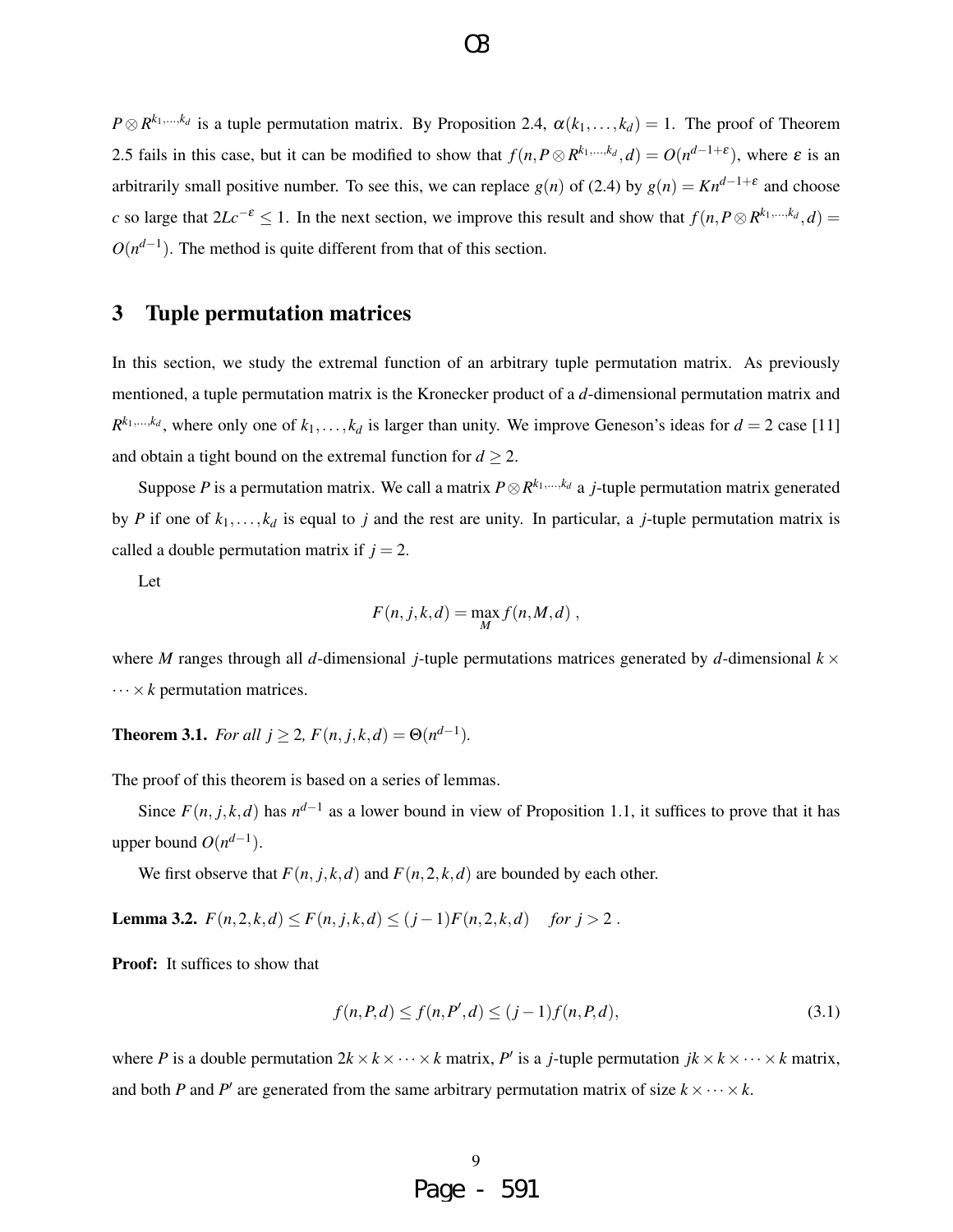The left inequality of (3.1) follows from the fact that a *d*-dimensional  $n \times \cdots \times n$  matrix that avoids *P* must also avoid  $P'$ .

To prove the right inequality, we suppose A is a d-dimensional  $n \times \cdots \times n$  matrix that avoids P' and has  $f(n, P', d)$  nonzero entries. In each 1-row of *A*, we list all the 1-entries  $e_1, e_2, \ldots$  in the order of increasing first coordinates and then change all the 1-entries in this 1-row except  $e_1, e_j, e_{2j-1}, \ldots$  to 0-entries. In this way, we obtain a new matrix *A'*, which avoids *P* since *A* avoids *P'*. This together with  $|A| \leq (j-1)|A'|$ , where  $|M|$  denotes the number of 1-entries in *M*, justifies the right inequality of (3.1).  $\Box$ 

In view of Lemma 3.2, it suffices to study the upper bound on  $f(n, P, d)$ , where *P* is a *d*-dimensional double permutation matrix of size  $2k \times k \times \cdots \times k$ .

Suppose *A* is an arbitrary *d*-dimensional  $kn \times \cdots \times kn$  matrix that avoids *P*. As in Section 2, we study the *S* submatrices of *A*, which are constructed by dividing *A* into  $n^d$  disjoint submatrices of size  $k \times \cdots \times k$ and labeling these submatrices as  $S(i_1, \ldots, i_d)$ .

The contraction matrix of *A* is defined to be the *d*-dimensional  $n \times \cdots \times n$  matrix  $C = (c_{i_1,i_2,\dots,i_d})$  such that  $c_{i_1,i_2,...,i_d} = 1$  if  $S(i_1,i_2,...,i_d)$  is a nonzero matrix and  $c_{i_1,i_2,...,i_d} = 0$  if  $S(i_1,i_2,...,i_d)$  is a zero matrix.

We now construct a *d*-dimensional  $n \times \cdots \times n$  zero-one matrix  $Q = (q_{i_1,\ldots,i_d})$ . Each entry  $q_{i_1,\ldots,i_d}$  is defined based on the *S* submatrices of *A*.

- 1.  $q_{i_1,\dots,i_d} = 0$  if  $S(i_1,\dots,i_d)$  is a zero matrix.
- 2.  $q_{i_1,...,i_d} = 1$  if  $S(i_1, i_2,..., i_d)$  is a nonzero matrix and  $S(1, i_2,..., i_d), ..., S(i_1 1, i_2,..., i_d)$  are all zero matrices.
- 3. Let *x* be the largest integer less than  $i_1$  for which  $q_{x,i_2,...,i_d} = 1$ . Then define  $q_{i_1,i_2,...,i_d} = 1$  if the augmented matrix formed by submatrices  $S(x, i_2, \ldots, i_d)$ ,  $\ldots$ ,  $S(i_1, i_2, \ldots, i_d)$  contains at least two 1-entries in the same 1-row, and  $q_{i_1,\dots,i_d} = 0$  otherwise.

#### Lemma 3.3. *Q avoids P.*

**Proof:** Suppose to the contrary that *Q* contains *P*. Suppose the 1-entries  $e_1, e_2, \ldots, e_{2k}$ , where  $e_{2i-1}$  and  $e_{2i}$ are in the same 1-row, form a copy of P in Q. Denote  $e_{2i-1} = q_{x_1, x_2, ..., x_d}$  and  $e_{2i} = q_{x'_1, x_2, ..., x_d}$ , where  $x_1 < x'_1$ . Then, by the definition of matrix *Q*, the augmented matrix formed by  $S(x_1, x_2, \ldots, x_d), \ldots, S(x'_1, x_2, \ldots, x_d)$ contains two 1-entries, denoted by  $f_{2i-1}$  and  $f_{2i}$ , in the same 1-row of *A*. The one-entries  $f_1, \ldots, f_{2k}$  form a copy of *P* in *A*, a contradiction.  $\Box$ 

We now study those *S* submatrices of *A* which contain two nonzero entries in the same 1-row. The next lemma is the key difference between our approach and Geneson's approach [11] even for  $d = 2$ .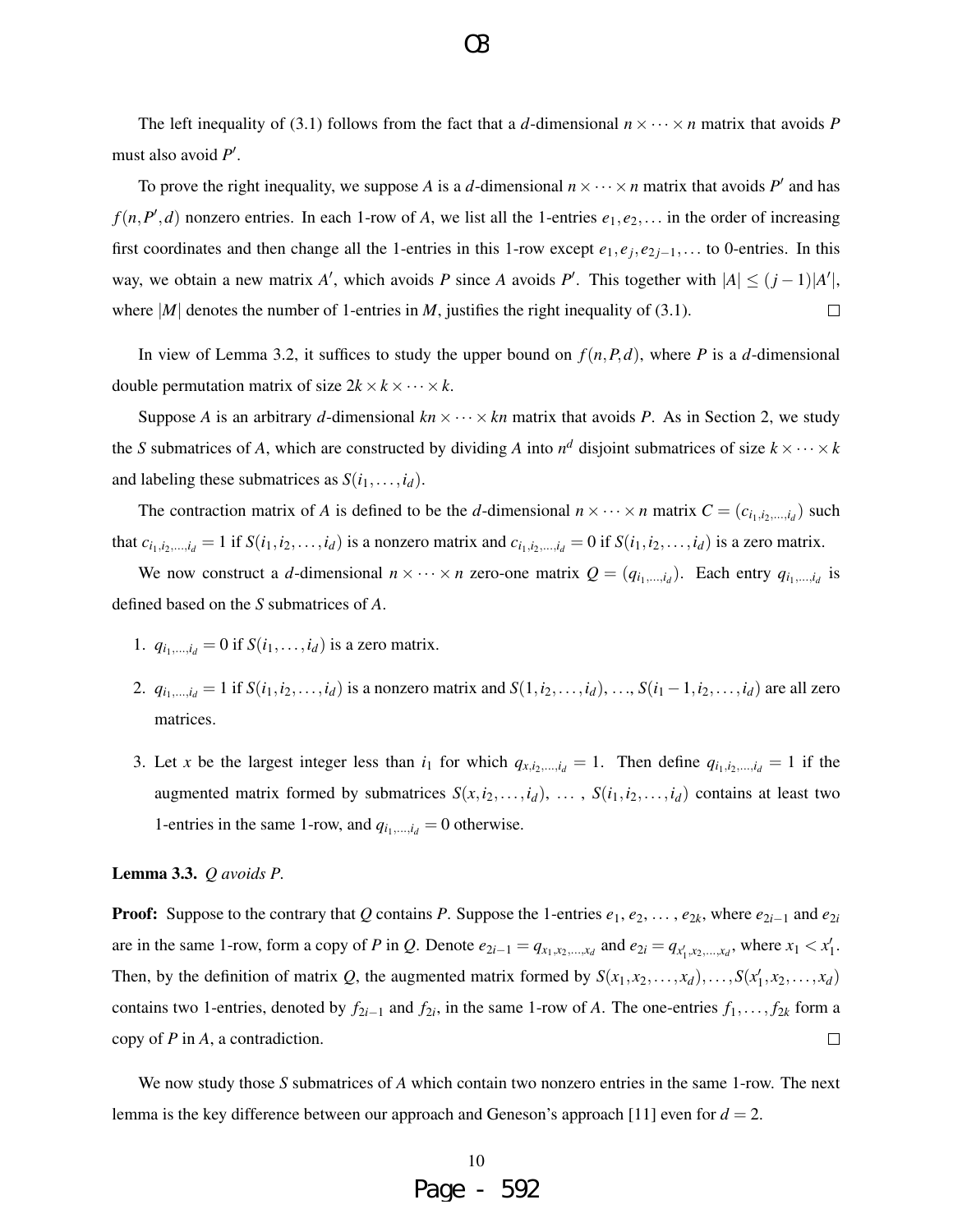**Lemma 3.4.** A has at most  $F(n,1,k,d)$  total S submatrices with two nonzero entries in the same 1-row.

**Proof:** We assume to the contrary that *A* has more than  $F(n, 1, k, d)$  such *S* submatrices. Let *A'* be formed by changing all 1-entries in all other *S* submatrices to 0-entries in *A*. Suppose that the double permutation matrix *P* is generated from the permutation matrix *P'* and that  $C'$  is the contraction matrix of  $A'$ . Matrix  $C'$ has more than  $F(n,1,k,d) \ge f(n,P',d)$  1-entries, so it must contain  $P'$ . Denote by  $e_1,\ldots,e_k$  the 1-entries in *C*<sup> $\prime$ </sup> forming a copy of *P*<sup> $\prime$ </sup>. Then each of *S*(*e*<sub>1</sub>),...,*S*(*e*<sub>*k*</sub>) is a *S* submatrix of *A*<sup> $\prime$ </sup> that has at least two nonzero entries in the same 1-row. All of these pairs of nonzero entries in  $S(e_1),...,S(e_k)$  form a copy of *P* in *A'*. Hence,  $A'$  contains  $P$  and so does  $A$ , a contradiction.  $\Box$ 

For each 1-entry  $q_{i_1,i_2,...,i_d} = 1$  of Q, we define a chunk  $C^*(i_1,i_2,...,i_d)$ , which is an augmented matrix formed by consecutive *S* submatrices, as follows [11].

- 1. If  $q_{i_1,i_2,...,i_d} = 1$  and  $i'_1$  is the smallest integer greater than  $i_1$  such that  $q_{i'_1,i_2,...,i_d} = 1$ , then the chunk  $C^*(i_1, i_2, \ldots, i_d)$  is defined to be the augmented matrix formed by  $S(i_1, i_2, \ldots, i_d), \ldots, S(i'_1 - 1, i_2, \ldots, i_d)$ .
- 2. If  $q_{i_1,i_2,...,i_d} = 1$  and there is no  $i'_1 > i_1$  such that  $q_{i'_1,i_2,...,i_d} = 1$ , then  $C^*(i_1,i_2,...,i_d)$  is the augmented matrix formed by  $S(i_1, i_2, \ldots, i_d), \ldots, S(n, i_2, \ldots, i_d)$ .

We call a chunk *j*-tall, where  $j = 2, 3, \ldots, d$ , if each of its *j*-cross sections contains at least one 1-entry. The  $(d-1)$ -dimensional matrix  $M' = (m'_{i_1,\dots,i_{j-1},i_{j+1},\dots,i_d})$  is called the *j*-remainder of a *d*-dimensional matrix  $M = (m_{i_1,...,i_d})$  if  $m'_{i_1,...,i_{j-1},i_{j+1},...,i_d}$  is defined to be 1 when there exists  $i_j$  such that  $m_{i_1,...,i_d} = 1$  and to be 0 otherwise.

**Lemma 3.5.** *For each j* = 2,3,...,*d* and each  $m = 1, \ldots, n$ , *A has at most*  $F(n, 1 + k^{d-2}, k, d - 1)$  *total j-tall chunks of the form*  $C^*(i_1, ..., i_{j-1}, m, i_{j+1}, ..., i_d)$ *.* 

**Proof:** Assume to the contrary that *A* has *r* chunks  $C_1^*, C_2^*, \ldots, C_r^*$ , where  $r > F(n, 1 + k^{d-2}, k, d-1)$ , of the form  $C^*(i_1,\ldots,i_{j-1},m,i_{j+1},\ldots,i_d)$  that have 1-entries in all their *j*-cross sections. Let  $S_1, S_2,\ldots,S_r$  be the starting *S* submatrices of the chunks  $C_1^*, C_2^*, \cdots, C_r^*$ , respectively. Let *A*<sup> $\prime$ </sup> be the matrix formed by changing all 1-entries of *A* that do not lie in the chunks  $C_1^*, \ldots, C_r^*$  to 0-entries. We further change all the 1-entries of *A*<sup> $\prime$ </sup> that do not sit in  $S_1, \ldots, S_r$  to 0-entries and denote the resulting matrix by *A*<sup> $\prime\prime$ </sup>. Denote by *C* the contraction matrix of the *j*-remainder of *A*<sup>*n*</sup>. Then *C* is a  $(d-1)$ -dimensional  $n \times \cdots \times n$  matrix and it has *r* ones so it contains every  $(1 + k^{d-2})$ -tuple  $(d-1)$ -dimensional permutation matrix.

We now pick a  $(d-1)$ -dimensional  $(1 + k^{d-2})$ -tuple permutation matrix. Since *P* is a *d*-dimensional double permutation matrix of size  $2k \times k \times \cdots \times k$  and  $j ≠ 1$ , the *j*-remainder of *P* is a  $(d-1)$ -dimensional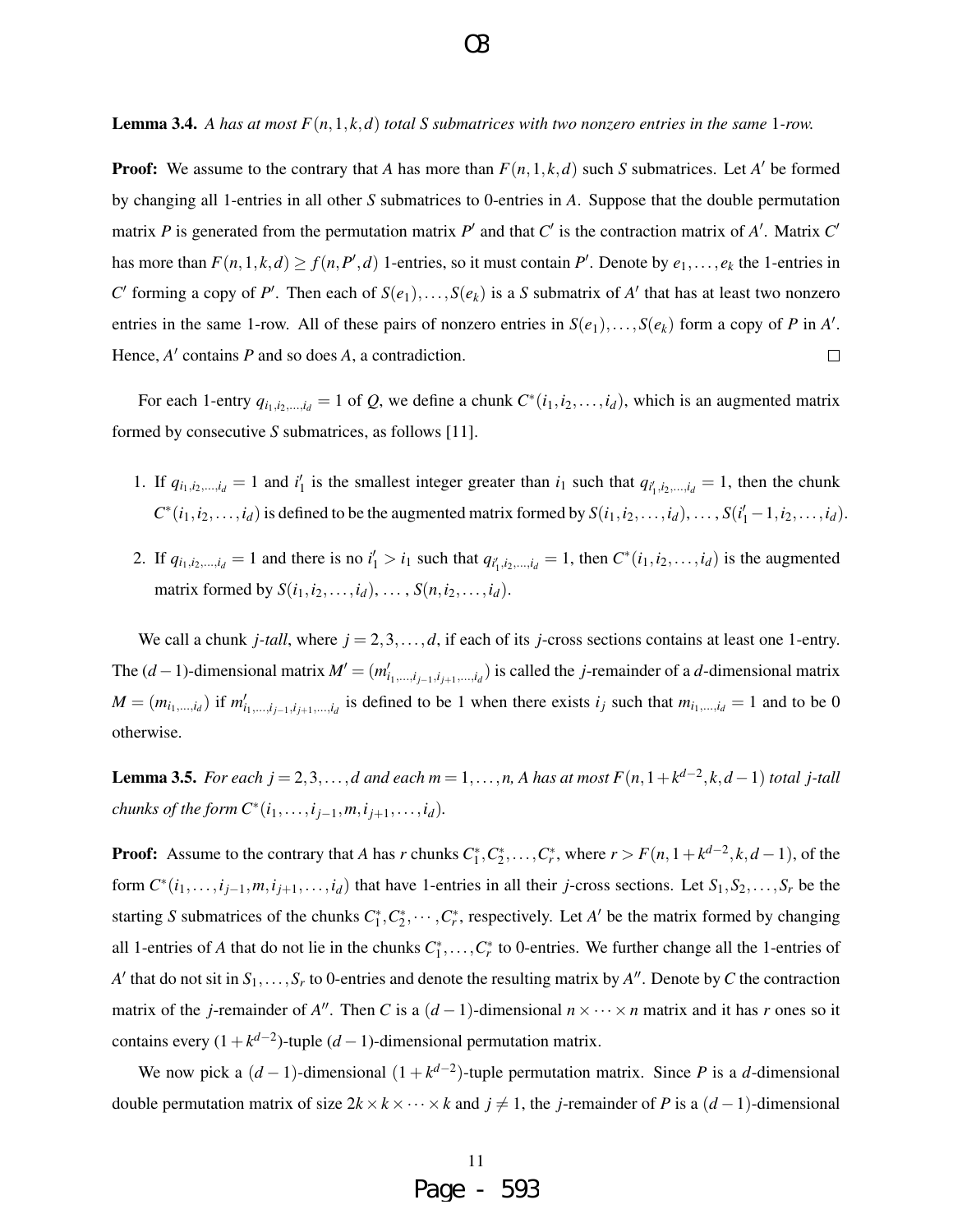double permutation matrix of size  $2k \times k \times \cdots \times k$ . We denote by *P*<sup> $\prime$ </sup> the  $(d-1)$ -dimensional  $(1 + k^{d-2})$ -tuple permutation matrix of size  $(1 + k^{d-2})k \times k \times \cdots \times k$  such that *P*<sup> $\prime$ </sup> and the *j*-remainder of *P* are generated from the same  $(d-1)$ -dimensional permutation matrix.

For each pair of ones in a row of *P* with coordinates  $(x_1, x_2, ..., x_d)$  and  $(x_1 + 1, x_2, ..., x_d)$ , *P'* has corresponding  $(1 + k^{d-2})$  ones with coordinates  $(\tilde{x}_1, x_2, ..., x_{j-1}, x_{j+1}, ..., x_d)$ ,  $(\tilde{x}_1 + 1, x_2, ..., x_{j-1}, x_{j+1}, ..., x_d)$ ,  $\cdots$ ,  $(\tilde{x}_1 + k^{d-2}, x_2, \ldots, x_{j-1}, x_{j+1}, \ldots, x_d)$  in a single 1-row. Since *C* contains *P'*, this set of  $(1 + k^{d-2})$  ones is represented by 1-entries with coordinates  $(t_1(\lambda), t_2, \ldots, t_{j-1}, t_{j+1}, \ldots, t_d)$ , where  $\lambda = 1, 2, \ldots, 1 + k^{d-2}$ , in the same 1-row of *C*.

Let  $S(t_1(\lambda), t_2, \ldots, t_{j-1}, m, t_{j+1}, \ldots, t_d)$ ,  $1 \leq \lambda \leq 1 + k^{d-2}$ , be the corresponding *S* submatrices of *A'*. By the construction of  $A'$ ,  $A''$  and  $C$ , these  $S$  submatrices are the starting  $S$  submatrices of some of the chunks  $C_1^*, \ldots, C_r^*$ . Each of these  $(1 + k^{d-2})$  chunks has 1-entries in every *j*-cross section; in particular each chunk has a nonzero entry with the same  $j^{\text{th}}$  coordinate  $(m-1)k + x_j$ . There are at least  $1 + k^{d-2}$  nonzero entries with this given  $j^{\text{th}}$  coordinate in these chunks, but there are  $k^{d-2}$  1-rows in a *j*-cross section of these chunks. By the pigeonhole principle, there exist a pair of 1-entries in the same 1-row of A'.

Hence, for each pair of ones in the same 1-row of *P*, we have a corresponding pair of ones in the same 1-row of *A'*. Since two 1-entries of *P* not in the same 1-row differ in all their coordinates, *A'* contains *P*, and so does *A*; a contradiction.  $\Box$ 

We can now derive a recursive inequality on  $F(n, j, k, d)$ , the resolution of which gives an upper bound on  $F(n, j, k, d)$ .

**Lemma 3.6.** *Let d, s, n be positive integers where*  $d \geq 2$ *. Then* 

$$
F(kn,2,k,d) \le (d-1)nk^{d-1}F(n,1+k^{d-2},k,d-1)+k^dF(n,1,k,d)+(k-1)^{d-1}F(n,2,k,d). \quad (3.2)
$$

**Proof:** We count the maximum number of 1-entries in A by counting the number of ones in three types of chunks of *A*.

#### Case 1: chunk has two 1-entries in the same 1-row

In view of the definitions of matrix *Q* and a chunk, such a chunk has only one nonzero *S* submatrix so it has at most  $k^d$  nonzero entries. By Lemma 3.4, there are at most  $F(n,1,k,d)$  such *S* submatrices. Chunks of this type contain at most  $k^d F(n,1,k,d)$  nonzero entries.

### Case 2: chunk is *j*-tall for some  $j = 2, 3, \ldots, d$  and has no two 1-entries in the same 1-row

There are  $(d-1)$  choices for *j*-tall since  $j = 2, 3, \ldots, d$ . For each *j*, the integer *m* of Lemma 3.5 can be 1,...,*n*. A *j*-tall chunk with no two 1-entries in the same row has at most *k <sup>d</sup>*−<sup>1</sup> 1-entries. For each pair of *j*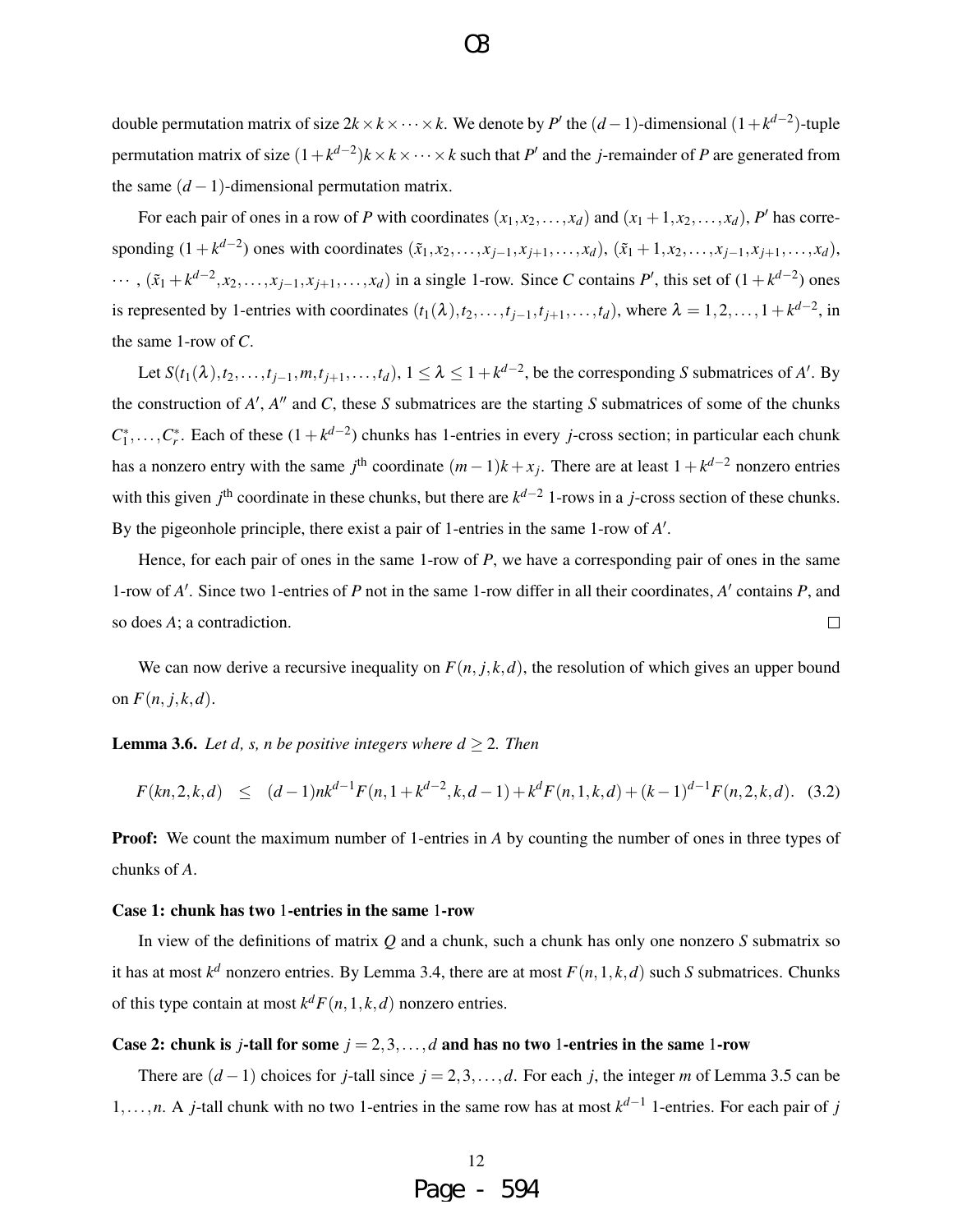and *m*, there are at most  $F(n, 1 + k^{d-2}, k, d - 1)$  such chunks in view of Lemma 3.5. In total, chunks of this type contain at most  $(d-1)nk^{d-1}F(n, 1+k^{d-2}, k, d-1)$  nonzero entries.

### Case 3: chunk is not *j*-tall for any  $j = 2, 3, ..., d$  and has no two 1-entries in the same 1-row

Such a chunk has at most  $(k-1)^{d-1}$  ones. By the definition of a chunk, the number of chunks is equal to the number of nonzero entries in matrix *Q*, which, by Lemma 3.3, has at most  $F(n, 2, k, d)$  nonzero entries. There are at most  $(k-1)^{d-1}F(n, 2, k, d)$  ones in chunks of this type.

Summing all cases proves Lemma 3.6.

 $\Box$ 

We are now ready to finish the proof of Theorem 3.1.

**Proof of Theorem 3.1:** We proceed by induction on *d*. The base case of  $d = 1$  is trivial. We then make the inductive assumption that

$$
F(n, j, k, d-1) = O(n^{d-2}) \text{ for some } d \ge 2
$$
\n(3.3)

and prove that  $F(n, j, k, d) = O(n^{d-1}).$ 

We first use Lemma 3.6 to show that

$$
F(n, 2, k, d) \le k(c + dk)n^{d-1},\tag{3.4}
$$

where *c* is a positive constant to be determined.

We simplify inequality (3.2) of Lemma 3.6. Inductive assumption (3.3) implies that  $F(n,1+k^{d-2},k,d-1)$ 1) =  $O(n^{d-2})$ . We also have  $F(n, 1, k, d) = O(n^{d-1})$ , which was proven by Marcus and Tardos [21] for *d* = 2 and by Klazar and Marcus [18] for *d* > 2. Hence, we can choose a sufficiently large constant *c* such that the sum of the first two terms on the right hand side of (3.2) is bounded by *cnd*−<sup>1</sup> . Therefore,

$$
F(kn, 2, k, d) \le (k-1)^{d-1} F(n, 2, k, d) + cn^{d-1} \quad \text{for all } n.
$$
 (3.5)

We then use another induction, which is a strong induction on *n*, to prove inequality (3.4). The base case of  $n \leq k$  is trivial. Assuming that (3.4) is true for all  $n \leq m$ , we show that (3.4) also holds for  $n = m$ .

Let *N* be the maximum integer that is less than *m* and divisible by *k*. A *d*-dimensional  $m \times \cdots \times m$ zero-one matrix has at most  $m^d - N^d \le m^d - (m - k)^d \le dkm^{d-1}$  more entries than a *d*-dimensional  $N \times$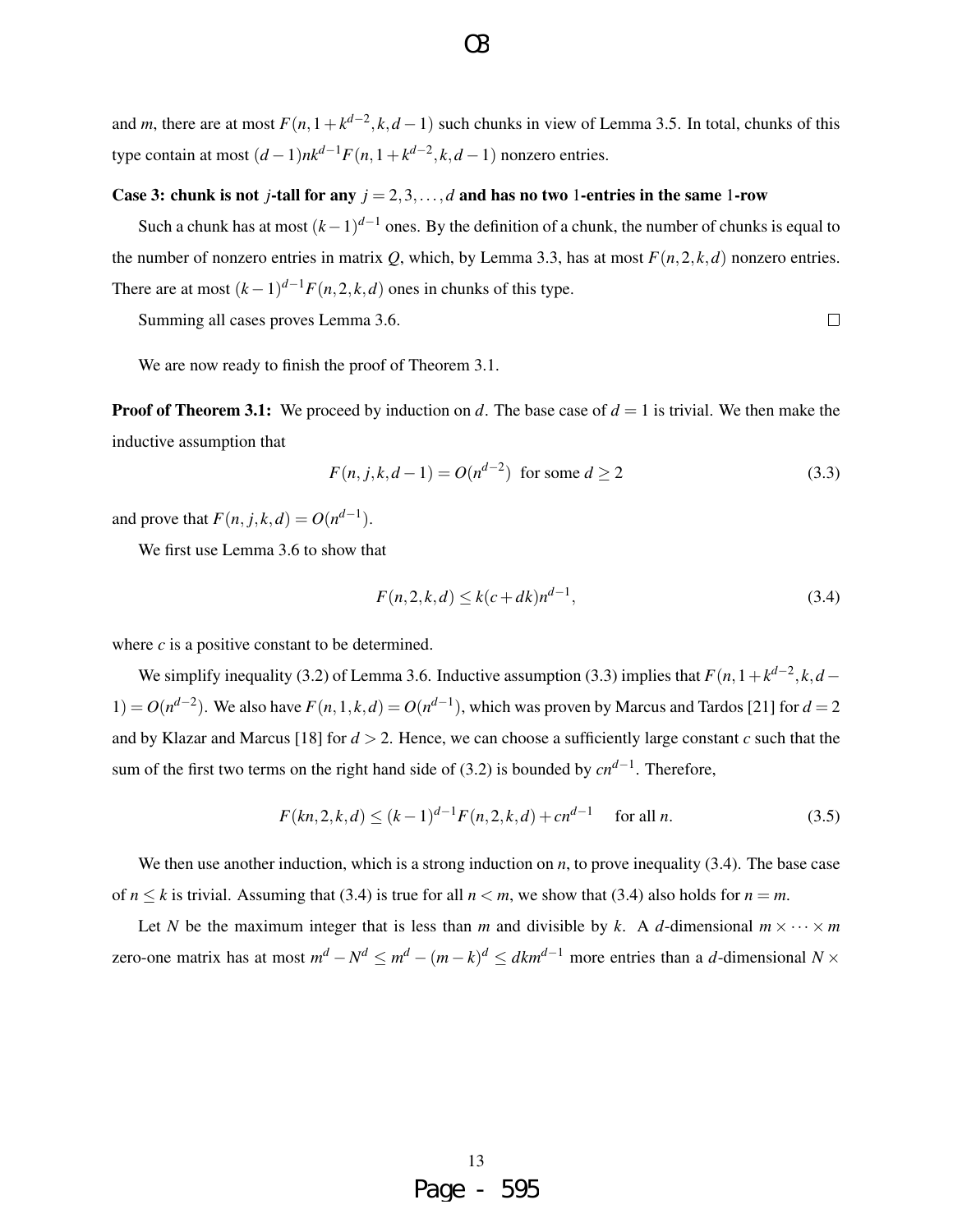*N* × ··· × *N* matrix. Thus we have  $F(m, 2, k, d)$  ≤  $F(N, 2, k, d)$  +  $dkm^{d-1}$ . This together with (3.5) gives

$$
F(m,2,k,d) \le (k-1)^{d-1} F\left(\frac{N}{k},2,k,d\right) + c\left(\frac{N}{k}\right)^{d-1} + dkm^{d-1}
$$
  
\n
$$
\le (k-1)^{d-1} k(c+dk) \left(\frac{N}{k}\right)^{d-1} + c\left(\frac{N}{k}\right)^{d-1} + dkm^{d-1}
$$
  
\n
$$
\le (k-1)(c+dk)N^{d-1} + (c+dk)m^{d-1}
$$
  
\n
$$
\le k(c+dk)m^{d-1},
$$

where we use the strong inductive assumption in the second inequality. Hence, inequality (3.4) holds for  $n = m$ . The strong induction shows that (3.4) is true for all positive integers *n*.

Having verified the inequality (3.4), we continue to complete the induction on *d* by showing that  $F(n, j, k, d) = O(n^{d-1})$ . This easily follows from inequality (3.4) and Lemma 3.2. We have completed the induction.

Since  $F(n, j, k, d) = \Omega(n^{d-1})$  in view of Proposition 1.1, this together with  $F(n, j, k, d) = O(n^{d-1})$  completes the proof of Theorem 3.1.  $\Box$ 

We conclude this section with a remark. In the paragraph between two inequalities (3.4) and (3.5), we use Klazar and Marcus' result [18]  $F(n,1,k,d) = O(n^{d-1})$  to choose the constant *c* in (3.4). In fact, Klazar and Marcus gave a more refined upper bound  $\frac{F(n,1,k,d)}{n^{d-1}} = 2^{O(k \log k)}$ . This allows us to improve the inductive assumption (3.3) to  $\frac{F(n,j,k,d-1)}{n^{d-2}} = 2^{O(k \log k)}$  and choose  $c = 2^{O(k \log k)}$ . In this way, we are able to prove  $\frac{F(n,j,k,d)}{nd-1}$  $\frac{n,j,k,d)}{n^{d-1}} = 2^{O(k \log k)}$ .

In the next section, we improve Klazar and Marcus upper bound from  $2^{O(k \log k)}$  to  $2^{O(k)}$ . As a consequence,  $c = 2^{O(k)}$  and hence  $\frac{F(n,j,k,d)}{n^{d-1}} = 2^{O(k)}$ . Lemma 3.4 is crucial in making the extension from *F*(*n*,1,*k*,*d*)  $\frac{n,1,k,d)}{n^{d-1}} = 2^{O(k)}$  to  $\frac{F(n,j,k,d)}{n^{d-1}} = 2^{O(k)}$  possible.

# 4 Limit inferior and limit superior

In this section, we consider matrices *P* such that  $f(n, P, d) = \Theta(n^{d-1})$ . This tight bound implies that  $\frac{f(n, P, d)}{d}$  $\left\{ \frac{n,r,a}{n^{d-1}} \right\}$  is a bounded sequence. We are interested in the limits of this sequence.

When  $d = 2$ , Pach and Tardos showed that  $f(n, P, 2)$  is super-additive [23]. By Fekete's Lemma on super-additive sequences [6], the sequence  $\left\{\frac{f(n, P, 2)}{n}\right\}$  $\left\{\frac{r(1)}{n}\right\}$  is convergent. The limit is known as the Füredi-Hajnal limit.

When  $d > 2$ , it is still an open problem to prove the convergence of the sequence  $\{\frac{f(n, P, d)}{n^{d-1}}\}$ *n*<sup>*d*−1</sup></sub> }. Instead, we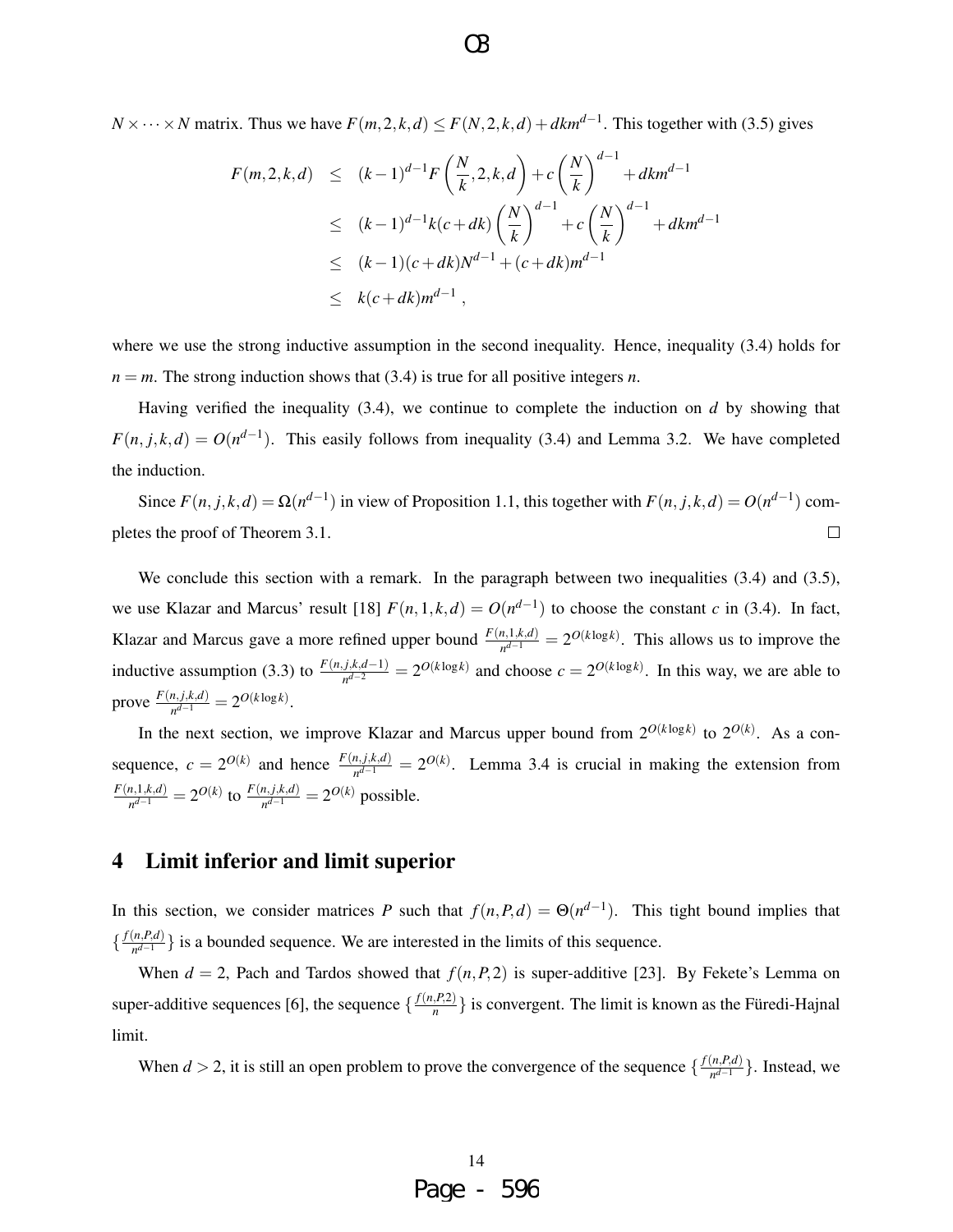consider the limit inferior and limit superior of the sequence and define

$$
I(P,d) = \liminf_{n \to \infty} \frac{f(n, P,d)}{n^{d-1}}, \quad S(P,d) = \limsup_{n \to \infty} \frac{f(n, P,d)}{n^{d-1}}.
$$

We derive lower bounds on  $I(P,d)$  and an upper bound on  $S(P,d)$ . These bounds are written in terms of the size of *P*.

The main ideas in this section are Fox's interval minor containment [7] and our observation that the extremal function is super-homogeneous in higher dimensions.

### 4.1 An improved upper bound

Klazar and Marcus [18] showed that  $S(P,d) = 2^{O(k \log k)}$  for  $k \times \cdots \times k$  permutation matrices *P*. In this subsection, we extend Fox's ideas for the  $d = 2$  case [7] to improve this upper bound to  $2^{O(k)}$  for  $d \ge 2$ . We then show that the new upper bound also holds for tuple permutation matrices, which is a new result even for  $d = 2$ .

**Theorem 4.1.** *If P is a d-dimensional*  $k \times \cdots \times k$  permutation matrix or a tuple permutation matrix generated *by such a permutation matrix, then*  $S(P,d) = 2^{O(k)}$ *.* 

The proof uses the notion of cross section contraction and interval minor containment [7]. Contracting several consecutive  $\ell$ -cross sections of a *d*-dimensional matrix means that we replace these  $\ell$ -cross sections by a single  $\ell$ -cross section, placing a one in an entry of the new cross section if at least one of the corresponding entries in the original  $\ell$ -cross sections is a 1-entry and otherwise placing a zero in that entry of the new cross section. The contraction matrix, as defined in Section 3, of an  $sn \times \cdots \times sn$  matrix *A* can be obtained by contracting every *s* consecutive  $\ell$ -cross sections of *A* uniformly for  $1 \leq \ell \leq d$ .

We say that *A* contains *B* as an interval minor if we can use repeated cross section contraction to transform *A* into a matrix which contains *B*. Matrix *A* avoids *B* as an interval minor if *A* does not contain *B* as an interval minor.

Equivalently, a  $k_1 \times k_2 \times \cdots \times k_d$  matrix  $B = (b_{i_1,i_2,...,i_d})$  is an interval minor of a matrix *A* if

- for each  $i = 1, ..., d$ , there are  $k_i$  disjoint intervals,  $W_{i,1}, ..., W_{i,k_i}$ , which are sets of consecutive positive integers,
- and if  $b_{i_1,\dots,i_d} = 1$  then the submatrix  $W_{1,i_1} \times \cdots \times W_{d,i_d}$  of *A* contains a 1-entry.

The containment in previous sections is generally stronger than containment as an interval minor. Indeed, *A* contains *B* implies that *A* contains *B* as an interval minor. However, since a permutation matrix has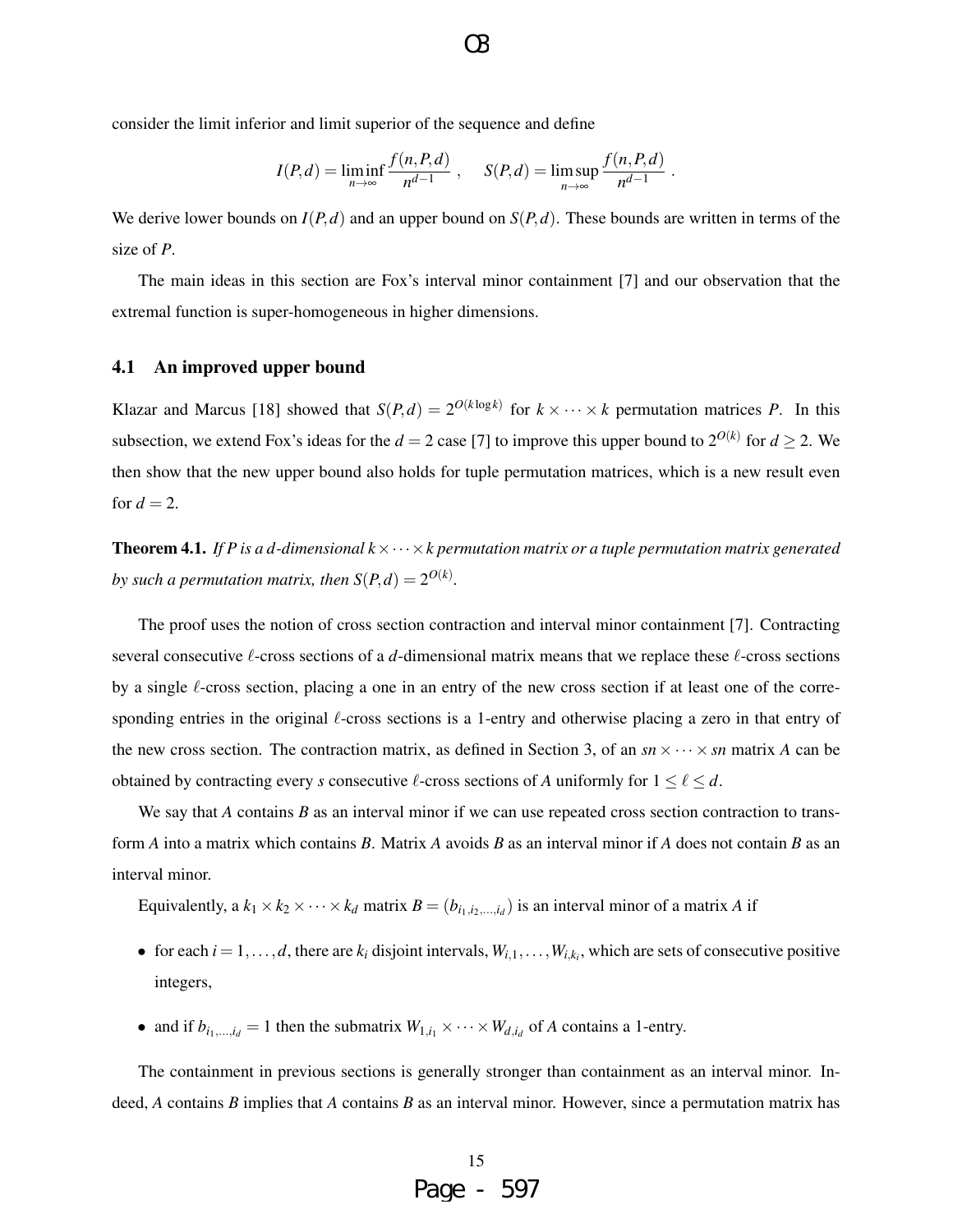only one 1-entry in every cross section, containment of a permutation matrix *P* is equivalent to containment of *P* as an interval minor.

Analogous to  $f(n, P, d)$ , we define  $m(n, P, d)$  to be the maximum number of 1-entries in a *d*-dimensional  $n \times \cdots \times n$  zero-one matrix that avoids *P* as an interval minor.

We observe that

$$
f(n, P, d) \le m(n, R^{k, \dots, k}, d) \tag{4.1}
$$

for every  $k \times \cdots \times k$  permutation matrix *P*. This follows from the fact that containment of  $R^{k,\dots,k}$  as an interval minor implies containment of *P*. Hence, we seek an upper bound on  $m(n, R^{k, \ldots, k}, d)$ . We denote by  $f_{k_1,...,k_d}(n,t,s,d)$  the maximum number of 1-rows that have at least *s* nonzero entries in a *d*-dimensional  $t \times n \times \cdots \times n$  matrix that avoids  $R^{k_1,\ldots,k_d}$  as an interval minor.

### Lemma 4.2.

$$
m(tn, R^{k,\dots,k}, d) \le s^d m(n, R^{k,\dots,k}, d) + dnt^d f_{k,\dots,k}(n, t, s, d),
$$
\n(4.2)

**Proof:** Let *A* be a *d*-dimensional  $tn \times \cdots \times tn$  matrix that avoids  $R^{k,\dots,k}$  as an interval minor and has  $m(tn, R^{k,...,k}, d)$  1-entries. Partition *A* uniformly into *S* submatrices of size  $t \times \cdots \times t$ . Let *C* be the contraction matrix of *A* as defined in Section 3.

We do casework based on whether an *S* submatrix of *A* has *s* nonzero  $\ell$ -cross sections for some  $\ell$ .

We first count the number of 1-entries from the *S* submatrices which do not have *s* nonzero  $\ell$ -cross sections for any  $\ell$ . The contraction matrix *C* has at most  $m(n, R^{k,...,k}, d)$  1-entries for, otherwise, *C* contains  $R^{k,...,k}$  as an interval minor, and thus *A* contains  $R^{k,...,k}$  as an interval minor as well, a contradiction. Hence, *A* has at most  $m(n, R^{k,...,k}, d)$  such *S* submatrices, each of which contains at most  $(s-1)^d < s^d$  1-entries. There are at most  $s^d m(n, R^{k, \ldots, k}, d)$  1-entries from the *S* submatrices of this type.

We next count the number of 1-entries from the *S* submatrices that have *s* nonzero  $\ell$ -cross sections for some  $\ell$ . Let  $A'$  be the matrix obtained from  $A$  by changing all the 1-entries from the  $S$  submatrices of  $A$  that do not have *s* nonzero  $\ell$ -cross sections to 0-entries. Without loss of generality we let  $\ell = 1$ . Divide *A'* into *n* blocks, each of which is a  $t \times tn \times \cdots \times tn$  submatrix of *A'*. For each block, contract every *t* consecutive *j*cross sections uniformly for all  $j \neq 1$  to get a  $t \times n \times \cdots \times n$  matrix, which has at most  $f_{k,\ldots,k}(n,t,s,d)$  1-rows with at least *s* nonzero entries in each 1-row. Hence, in each block, there are at most  $f_{k,\dots,k}(n,t,s,d)$  nonzero *S* submatrices. As we range over all *n* blocks and as  $\ell$  ranges from 1 to *d*, we have at most  $dnt^d f_{k,...,k}(n,t,s,d)$ ones from *S* submatrices of this type.

Summing both cases proves Lemma 4.2.

It remains to find an upper bound on  $f_{k,\dots,k}(n,t,s,d)$ . We prove the following recursive inequality.

 $\Box$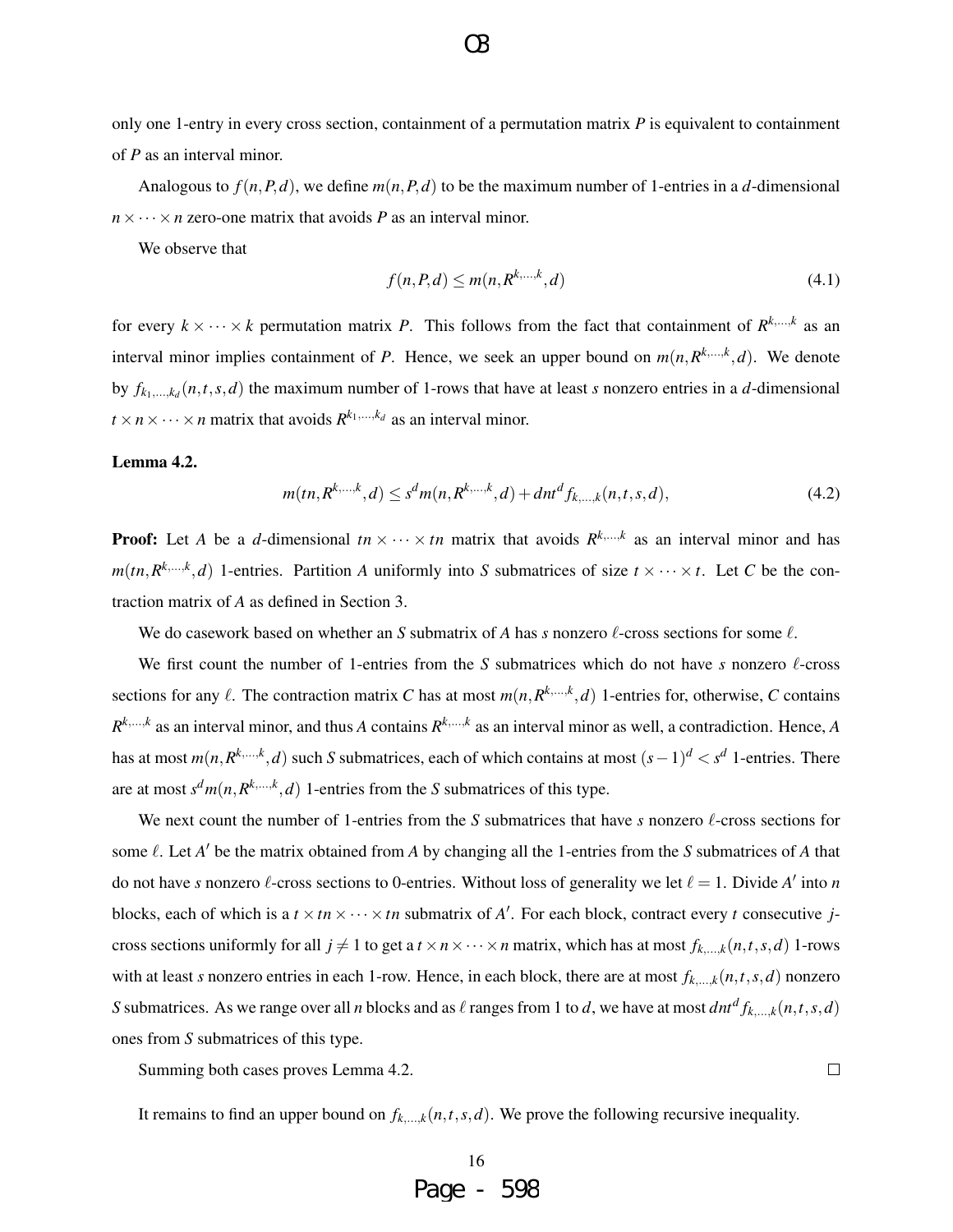**Lemma 4.3.**  $f_{k_1,...,k_d}(n, 2t, 2s, d) \leq 2f_{k_1,...,k_d}(n, t, 2s, d) + 2f_{k_1-1,k_2,...,k_d}(n, t, s, d).$ 

**Proof:** Let *A* be a *d*-dimensional  $2t \times n \times \cdots \times n$  matrix that avoids  $R^{k_1, \dots, k_d}$  as an interval minor and has  $f_{k_1,\ldots,k_d}(n,2t,2s,d)$  1-rows, each of which has at least 2*s* ones.

The first type of these 1-rows have all their 1-entries among their first *t* or last *t* entries. There are clearly at most  $2f_{k_1,\ldots,k_d}(n,t,2s,d)$  such 1-rows in *A*.

The other type of these 1-rows must have at least one 1-entry among both the first *t* and the last *t* entries. Since each 1-row in question has at least 2*s* ones, there are at least *s* ones among either the first or last *t* entries. Without loss of generality, we consider those 1-rows in which the first *t* entries contain at least *s* 1-entries. Let *A'* be the matrix obtained from *A* by changing all 1-entries to 0-entries in all other 1-rows and then contracting the last  $t$  1-cross sections. Hence, the last entry in each nonzero 1-row of  $A'$  is a 1-entry. The first *t* 1-cross sections of *A'* must avoid  $R^{k_1-1,...,k_d}$  as an interval minor for, otherwise, *A'* contains  $R^{k_1,...,k_d}$ as an interval minor and so does *A*, a contradiction. Thus, there are at most  $2f_{k_1-1,k_2,...,k_d}(n,t,s,d)$  1-rows in which both the first *t* and last *t* entries include at least one 1-entry.

Adding up both cases gives the result.

 $\Box$ 

The recursive inequality of Lemma 4.3 allows us to get an upper bound on  $f_{l,k,\dots,k}(n,t,s,d)$ .

**Lemma 4.4.** If s, t are powers of 2 and  $2^{\ell-1} \le s \le t$ , then  $f_{\ell,k,...,k}(n,t,s,d) \le \frac{2^{\ell-1}t^2}{s} m(n,R^{k,...,k},d-1)$ .

**Proof:** We induct on  $\ell$ . For  $\ell = 1$ , we show that  $f_{1,k,\dots,k}(n,t,s,d) \leq m(n,R^{k,\dots,k},d-1)$ . Suppose on the contrary  $f_{1,k,\dots,k}(n,t,s,d) > m(n,R^{k,\dots,k},d-1)$ . Then there is a  $t \times n \times \dots \times n$  matrix A which avoids  $R^{1,k,\dots,k}$ as an interval minor and has more than  $m(n, R^{k, \ldots, k}, d - 1)$  1-rows with at least *s* 1-entries in each 1-row. Let *B* be the  $1 \times n \times \cdots \times n$  matrix obtained from *A* by contracting all the 1-cross sections. Then *B*, which can be viewed as a  $(d-1)$ -dimensional matrix, has over  $m(n, R^{k, \ldots, k}, d-1)$  1-entries and thus contains the  $(d-1)$ -dimensional matrix  $R^{k,\dots,k}$  as an interval minor. Consequently, *A* contains the *d*-dimensional  $R^{1,k,\dots,k}$ as an interval minor, a contradiction. Therefore,

$$
f_{1,k,...,k}(n,t,s,d) \le m(n,R^{k,...,k},d-1) \le \frac{2^{1-1}t^2}{s} m(n,R^{k,...,k},d-1)
$$
,

which proves the base case.

Assuming that for all *s* and *t* that are powers of 2 satisfying  $2^{\ell-2} \le s \le t$  we have

$$
f_{\ell-1,k,\dots,k}(n,t,s,d) \le \frac{2^{\ell-2}t^2}{s} \, m(n, R^{k,\dots,k}, d-1) \tag{4.3}
$$

for some  $\ell \geq 2$ , we need to show that

$$
f_{\ell,k,\dots,k}(n,t,s,d) \le \frac{2^{\ell-1}t^2}{s} \, m(n,R^{k,\dots,k},d-1) \tag{4.4}
$$

$$
\begin{array}{r}\n 17 \\
\text{Page} - 599\n \end{array}
$$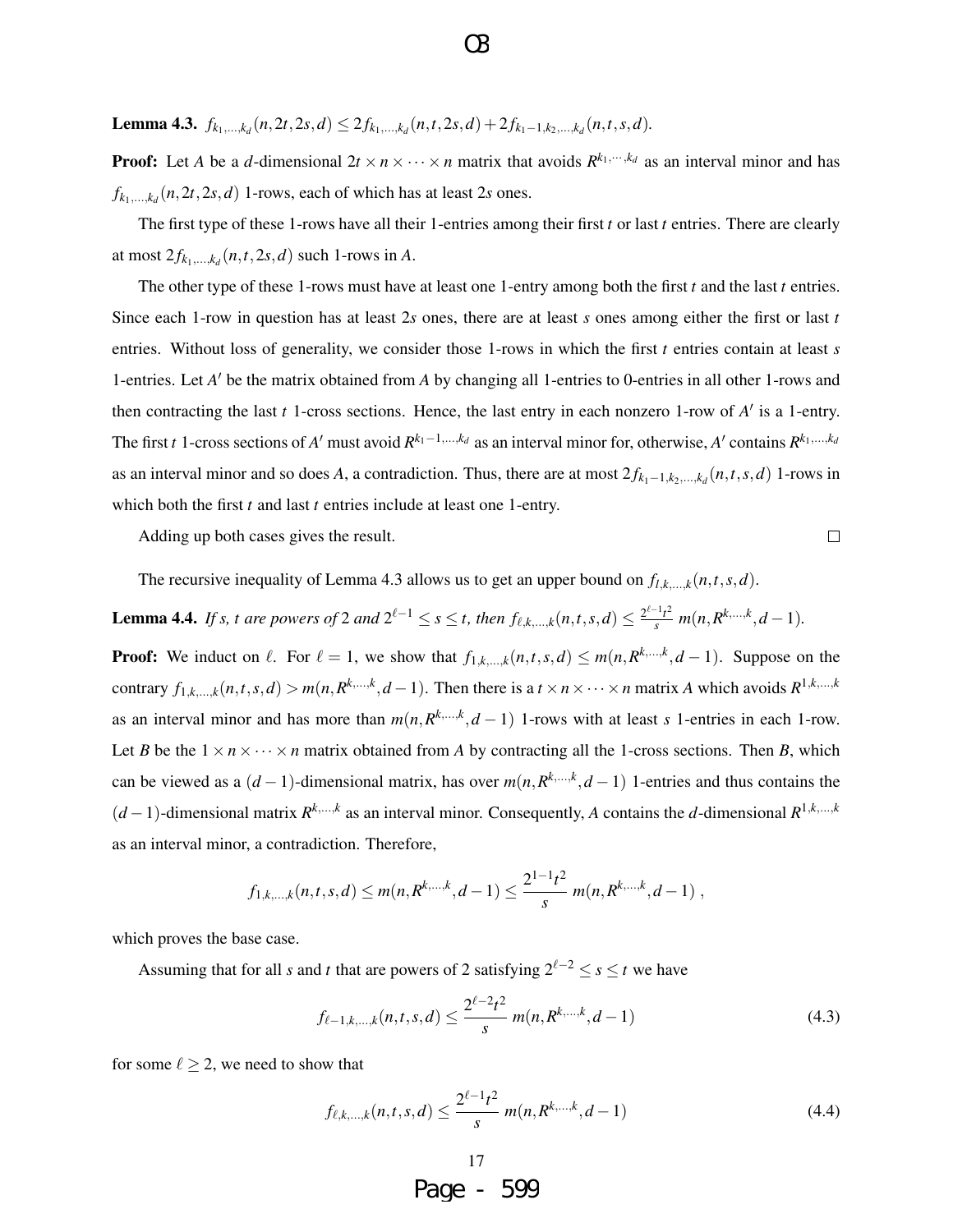for all *s* and *t* that are powers of 2 satisfying  $2^{\ell-1} \le s \le t$ .

We use another induction on *t* to show that (4.4) is true for all  $t \geq s$  that are powers of 2. The base case of  $t = s$  is trivial. If  $f_{\ell,k,...,k}(n,t,s,d) \leq \frac{2^{\ell-1}t^2}{s} m(n,R^{k,...,k},d-1)$  for some  $t \geq s$  that is a power of 2, we prove the same inequality for 2*t*. By Lemma 4.3, we have

$$
f_{\ell,k,\ldots,k}(n,2t,s,d) \leq 2f_{\ell,k,\ldots,k}(n,t,s,d) + 2f_{\ell-1,k,\ldots,k}(n,t,s/2,d)
$$
  

$$
\leq 2\frac{2^{\ell-1}t^2}{s}m(n,R^{k,\ldots,k},d-1) + 2\frac{2^{\ell-2}t^2}{s/2}m(n,R^{k,\ldots,k},d-1)
$$
  

$$
= \frac{2^{\ell-1}(2t)^2}{s}m(n,R^{k,\ldots,k},d-1),
$$

where we use the two inductive assumptions in the second inequality. Thus our induction on *t* is complete  $\Box$ and (4.4) is proved. As a result, our induction on *l* is also complete.

We are now ready to prove Theorem 4.1.

**Proof of Theorem 4.1:** We first bound the right hand side of inequality (4.1). We claim that

$$
\frac{m(n, R^{k,\ldots,k}, d)}{n^{d-1}} = 2^{O(k)}.
$$
\n(4.5)

The base case of  $d = 1$  is trivial. Assuming that (4.5) is true for  $(d-1)$ , we combine Lemmas 4.2 and 4.4 to get

$$
m(tn, R^{k,\ldots,k}, d) \le s^d m(n, R^{k,\ldots,k}, d) + dt^d \frac{2^{k-1}t^2}{s} 2^{O(k)} n^{d-1}.
$$

Choosing  $t = 2^{dk}$  and  $s = 2^{k-1}$  yields

$$
m(2^{dk}n, R^{k,\ldots,k}, d) \le 2^{(k-1)d} m(n, R^{k,\ldots,k}, d) + d2^{kd(d+2)} 2^{O(k)} n^{d-1}.
$$

In particular, if *n* is a positive integer power of  $2^{dk}$ , iterating this inequality yields

$$
m((2^{dk})^L, R^{k,...,k}, d)
$$
  
\n
$$
\leq 2^{(k-1)d} m((2^{dk})^{L-1}, R^{k,...,k}, d) + d2^{kd(d+2)} 2^{O(k)} (2^{dk})^{(L-1)(d-1)}
$$
  
\n
$$
\leq 2^{2(k-1)d} m((2^{dk})^{L-2}, R^{k,...,k}, d) + d2^{kd(d+2)} 2^{O(k)} \left(1 + \frac{1}{2^{d(dk-2k+1)}}\right) (2^{dk})^{(L-1)(d-1)}
$$
  
\n
$$
\leq 2^{L(k-1)d} m(1, R^{k,...,k}, d) + d2^{kd(d+2)} 2^{O(k)} \left(1 + \frac{1}{2^{d(dk-2k+1)}} + \frac{1}{2^{2d(dk-2k+1)}} + \cdots\right) (2^{dk})^{(L-1)(d-1)}
$$
  
\n
$$
= 2^{O(k)} (2^{dk})^{(L-1)(d-1)}.
$$

Hence, if  $(2^{kd})^{L-1} \le n < (2^{kd})^L$ , then

$$
m(n, R^{k,...,k}, d) \le m((2^{dk})^L, R^{k,...,k}, d) = 2^{O(k)} (2^{dk})^{(L-1)(d-1)} \le 2^{O(k)} n^{d-1}.
$$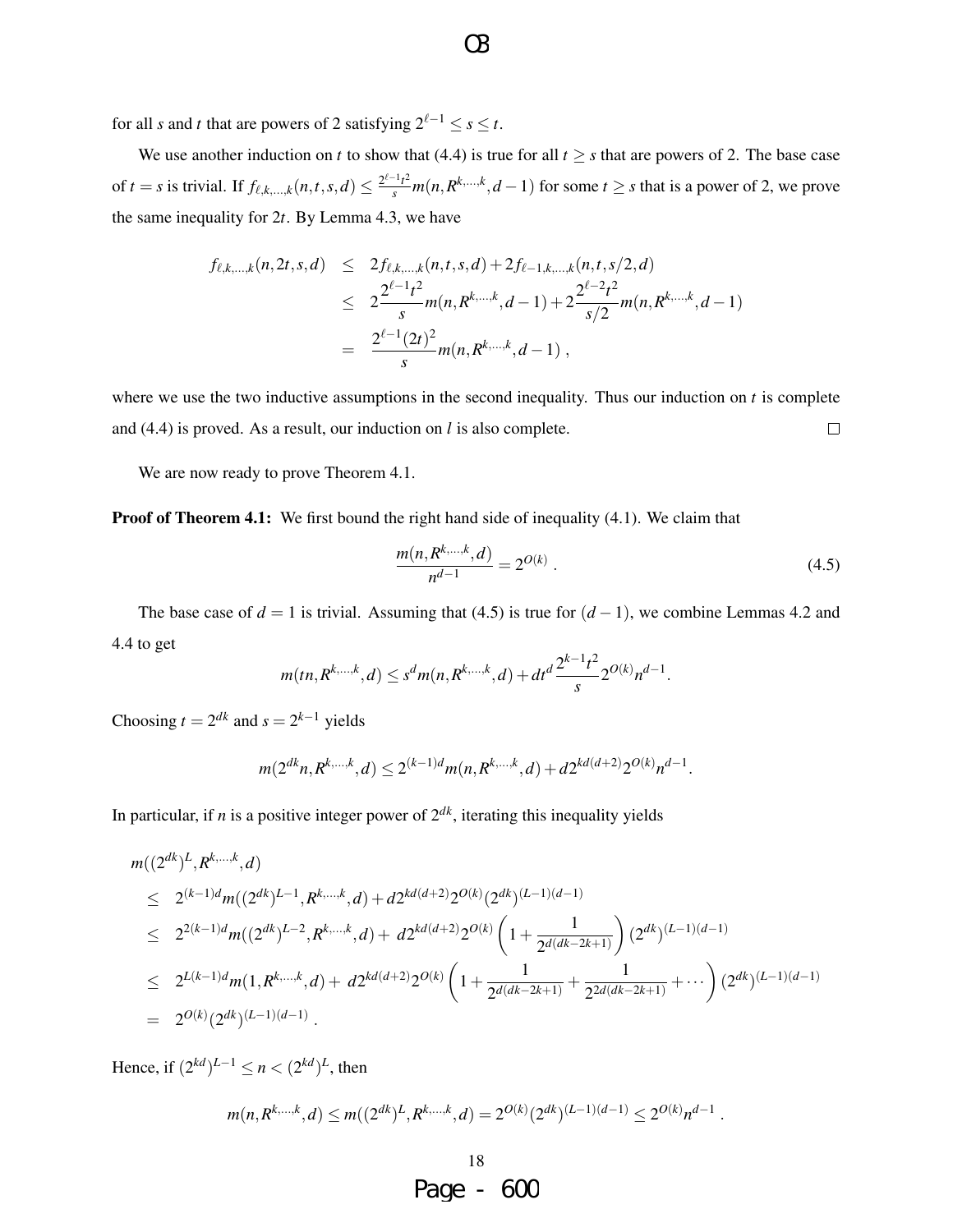This completes the induction on *d*, and hence (4.5) is proved.

It follows from (4.1) and (4.5) that Theorem 4.1 is true for every permutation matrix *P*. By the remark at the end of Section 3, this result can be extended to tuple permutation matrices. The proof of Theorem 4.1 is completed.  $\Box$ 

### 4.2 Lower bounds and super-homogeneity

We first use Cibulka's method in [3] to show that  $I(P,d) \geq d(k-1)$  for all permutation matrices of size  $k \times \cdots \times k$  and extend this lower bound to tuple permutation matrices.

**Theorem 4.5.** *If P is a d-dimensional*  $k \times \cdots \times k$  *permutation matrix or a tuple permutation matrix generated by such a permutation matrix, then*  $I(P,d) \geq d(k-1)$ *. Furthermore, if* P is the identity matrix, then  $I(P,d)$  =  $S(P,d) = d(k-1)$ .

**Proof:** We first show that, for all  $n \geq k - 1$ , we have

$$
f(n, P, d) \ge n^d - (n - k + 1)^d \tag{4.6}
$$

for every permutation matrix *P*. Pick one nonzero entry  $p_{i_1,\dots,i_d} = 1$  of *P*. Construct a *d*-dimensional  $n \times$  $\cdots \times n$  matrix A with entries such that  $a_{j_1,...,j_d} = 0$  if  $i_l \le j_l \le n - k + i_l$  for all  $1 \le l \le d$  and  $a_{j_1,...,j_d} = 1$ otherwise. We first show that *A* avoids *P*. Suppose to the contrary that *A* contains *P*. Let the special nonzero entry  $p_{i_1,...,i_d} = 1$  of *P* be represented by entry  $a_{y_1,...,y_d}$  of *A*. By the construction of *A*, we must have either  $y_l \le i_l - 1$  or  $y_l \ge n - k + i_l + 1$ . If  $y_l \le i_l - 1$ , since A contains P, A has  $i_l - 1$  other nonzero entries whose  $l^{\text{th}}$  coordinates are smaller than  $y_l \le i_l - 1$  to represent 1-entries of *P*, an impossibility. If  $y_l \ge n - k + i_l + 1$ , a similar argument leads to another impossibility. Counting the number of 1-entries in *A* proves (4.6).

We next show that

$$
f(n, P, d) \le n^d - (n - k + 1)^d \tag{4.7}
$$

when *P* is the identity matrix, i.e.,  $p_{i_1,...,i_d}$  is one on the main diagonal  $i_1 = \cdots = i_d$  and zero otherwise. If *A* is a matrix that avoids *P*, each diagonal of *A*, which is parallel to the main diagonal, has at most *k* − 1 nonzero entries. Summing over the maximum numbers of 1-entries in all diagonals proves (4.7).

The second part of Theorem 4.5 follows immediately from (4.6) and (4.7). The first part is obvious for a permutation matrix  $P$  because of (4.6). The first part is also true for a tuple permutation matrix  $P'$  since  $f(n, P, d) \le f(n, P', d)$  if *P*<sup>*i*</sup> is generated by a permutation matrix *P*.  $\Box$ 

The lower bound given in Theorem 4.5 is linear in *k*. One may ask how large a lower bound on *I*(*P*,*d*) can be for some *P*. In the the rest of this section, we extend Fox's idea for the  $d = 2$  case [7, 8] to show that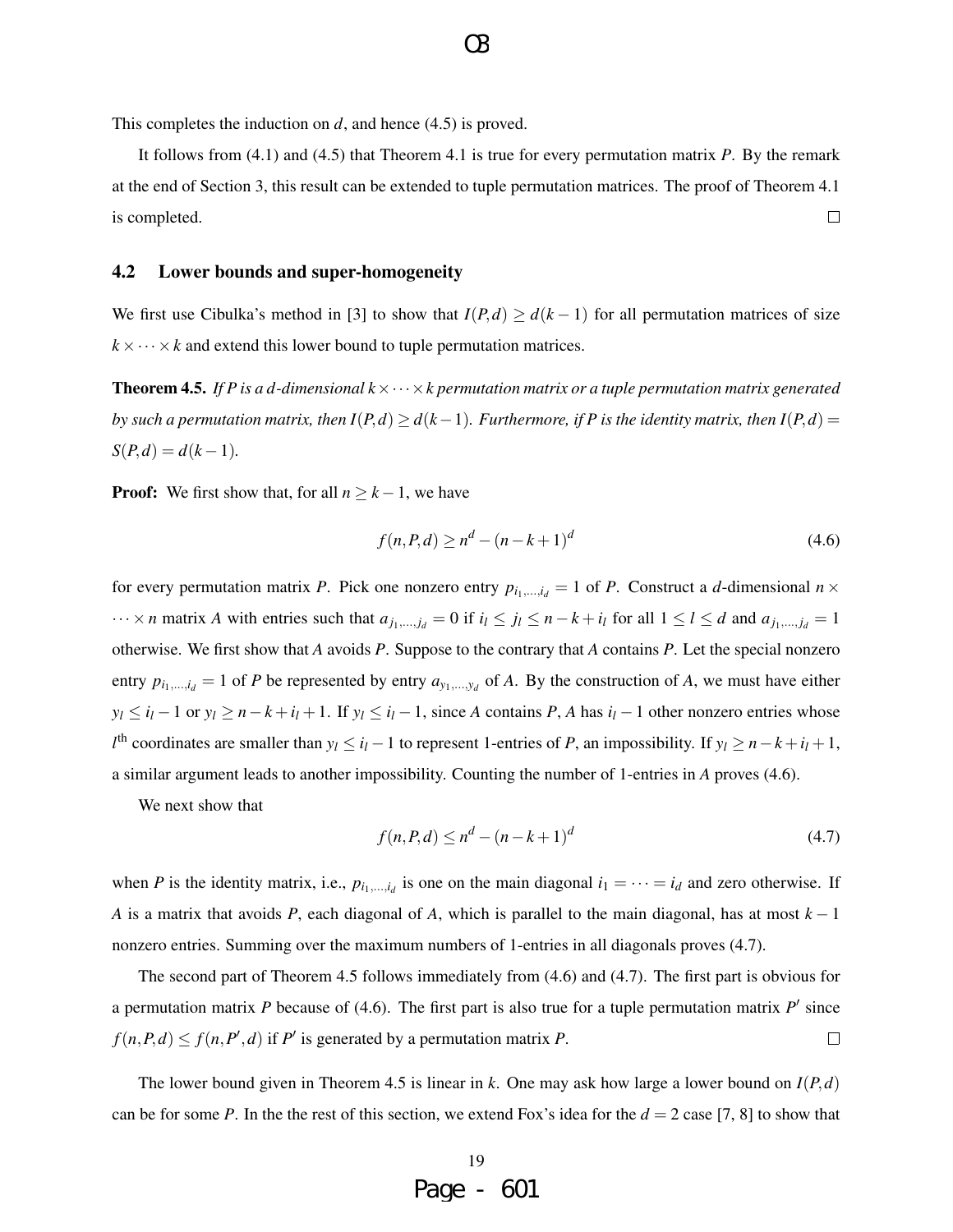**Theorem 4.6.** For each large k, there exists a family of d-dimensional  $k \times \cdots \times k$  permutation matrices P *such that*  $I(P,d) = 2^{\Omega(k^{1/d})}$ *.* 

The proof uses the super-homogeneity of extremal functions. In dimension two, the extremal function was shown to be super-additive [23], i.e.,  $f(m+n, P, 2) \ge f(m, P, 2) + f(n, P, 2)$ . This was the key in showing the convergence of the sequence  $\left\{\frac{f(n, P, 2)}{n}\right\}$  $\left\{\frac{P(z)}{n}\right\}$  for those matrices *P* whose extremal functions are  $\Theta(n)$ . The limit is the well-known Füredi-Hajnal limit [10].

We note that the super-additivity of  $f(n, P, 2)$  implies super-homogeneity, i.e.,  $f(sn, P, 2) \ge sf(n, P, 2)$ for every positive integer *s*. In higher dimensions, we show that  $f(n, P, d)$  is super-homogeneous of a higher degree.

A corner entry of a  $k_1 \times \cdots \times k_d$  matrix  $P = (p_{i_1,\dots,i_d})$  is defined to be an entry  $p_{i_1,\dots,i_d}$  located at a corner of *P*, i.e., where  $i_\tau = 1$  or  $k_\tau$  for  $1 \le \tau \le d$ .

**Lemma 4.7.** If P is a d-dimensional matrix with a corner 1-entry, then  $f(sn, P, d) \geq \frac{s^{d-1}}{(d-1)}$  $\frac{s^{a-1}}{(d-1)!} f(n, P, d)$ *.* 

**Proof:** Without loss of generality, we assume that  $p_{1,\dots,1} = 1$  is the corner 1-entry in *P*. Let *M* be an *s* × ··· × *s* matrix with 1-entries at the coordinates  $(i_1, \ldots, i_d)$  where  $i_1 + \cdots + i_d = s + d - 1$  and 0-entries everywhere else, so *M* has  $\binom{s+d-2}{d-1}$  $\binom{+d-2}{d-1}$  ≥  $\frac{s^{d-1}}{(d-1)}$  $\frac{d^{d-1}}{(d-1)!}$  1-entries. Let *N* be an  $n \times \cdots \times n$  matrix that avoids *P* and has  $f(n, P, d)$  1-entries. It then suffices to prove that  $M \otimes N$  avoids *P*.

Assume for contradiction that the Kronecker product  $M \otimes N$  contains *P*. Pick an arbitrary 1-entry  $p^*$  in *P* other than  $p_{1,...,1}$ . Suppose that  $p_{1,...,1}$  and  $p^*$  are represented by  $e_1$  and  $e_2$  in  $M \otimes N$ , respectively. We consider the  $n \times \cdots \times n$  S submatrices of  $M \otimes N$ . We may assume that  $e_1$  and  $e_2$  are in the S-submatrices  $S(i_1,...,i_d)$  and  $S(j_1,...,j_d)$ , respectively. Note that  $i_1 + \cdots + i_d = j_1 + \cdots + j_d$ . Since  $p^*$  has larger coordinates than  $p_{1,...,1}$  in *P*, entry  $e_2$  must also have larger coordinates than  $e_1$  in  $M \otimes N$  and hence  $i_\tau \leq j_\tau$  for  $\tau = 1, 2, \ldots, d$ . It then follows from  $i_1 + \cdots + i_d = j_1 + \cdots + j_d$  that  $i_\tau = j_\tau$  for  $\tau = 1, 2, \ldots, d$ , i.e., the two entries  $e_1$  and  $e_2$  must be in the same *S* submatrix in  $M \otimes N$ . Since  $p^*$  is an arbitrary 1-entry other than  $p_{1,\dots,1}$ in *P*, the *S* submatrix contains *P*. But this is a contradiction since each nonzero *S* submatrix in  $M \otimes N$  is an exact copy of *N*, which avoids *P*. Thus *M* ⊗*N* avoids *P*.  $\Box$ 

Just as super-additivity leads to the Füredi-Hajnal limit in dimension two, super-homogeneity also produces an interesting result on limits.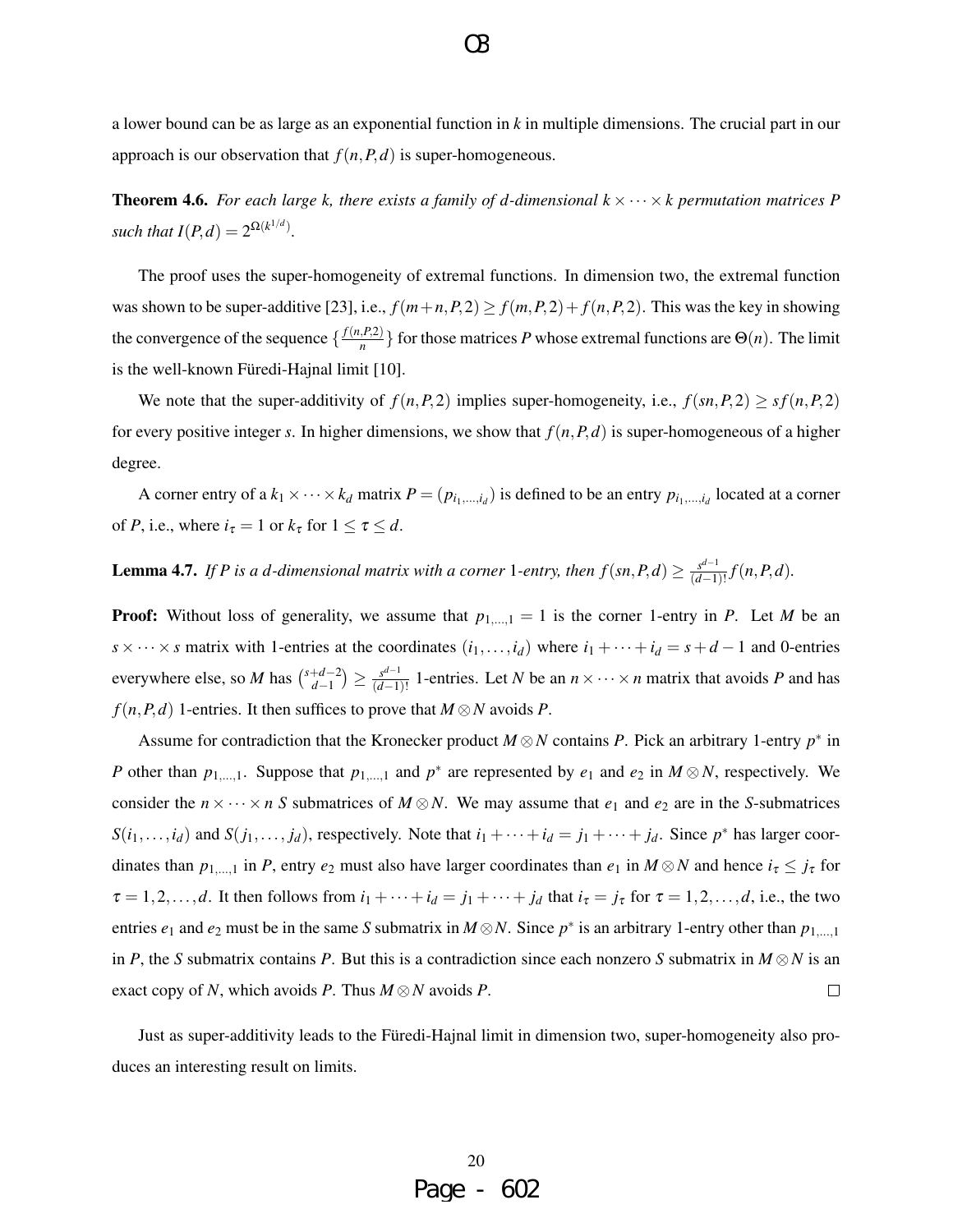Lemma 4.8. *If P is a d-dimensional matrix which contains a corner* 1*-entry, then for any positive integer m,*

$$
I(P,d) \ge \frac{1}{(d-1)!} \frac{f(m,P,d)}{m^{d-1}}.
$$

**Proof:** For each fixed positive integer *m*, we write *n* as  $n = sm + r$ , where  $0 \le r < m$ . Then

$$
\frac{f(n, P, d)}{n^{d-1}} = \frac{f(sm + r, P, d)}{(sm + r)^{d-1}} \ge \frac{f(sm, P, d)}{(sm + r)^{d-1}} \ge \frac{s^{d-1}}{(d-1)!} \frac{f(m, P, d)}{(sm + r)^{d-1}},
$$

where we use Lemma 4.7 in the second inequality. Now we take the limit inferior of the left side as *n* goes to  $\infty$ . Since *m* is fixed and *r* is bounded,  $s = \frac{n-r}{m}$  $\frac{-r}{m}$  goes to  $\infty$  as well. Hence,

$$
\liminf_{n \to \infty} \frac{f(n, P, d)}{n^{d-1}} \ge \lim_{s \to \infty} \frac{s^{d-1}}{(d-1)!} \frac{f(m, P, d)}{(sm+r)^{d-1}} = \frac{1}{(d-1)!} \frac{f(m, P, d)}{m^{d-1}}.
$$

The following lemma gives a lower bound on the right hand side of the inequality in Lemma 4.8 for a particular  $m = N$ . The proof is based on Fox's ideas in his lecture [8] for  $d = 2$  case.

**Lemma 4.9.** *There exists a d-dimensional*  $N \times \cdots \times N$  *matrix A, where*  $N = 2^{\Omega(\ell)}$ *, that has*  $\Theta(N^{d-1/2})$ 1-entries and avoids  $R^{\ell,...,\ell}$  as an interval minor.

**Proof:** We prove the lemma for  $\ell$  that are multiples of 20 and the result can then be easily extended to all  $\ell$ . Let  $r = \frac{\ell}{20}, q = \frac{\ln 2}{2r^{d-1}}$  $\frac{\ln 2}{2r^{d-1}}$ , and  $N = 2^r$ .

Define a dyadic interval to be a set of consecutive integers of the form  $\{(s-1)2^t + 1, \ldots, s2^t\}$  for nonnegative integers *s* and *t*, and a dyadic hyper-rectangle to be the Cartesian product of *d* dyadic intervals. We consider only dyadic intervals which are subsets of  $\{1, \ldots, N\}$ . Note that there are exactly  $\sum_{t=0}^{r} 2^t = 2N - 1$  such dyadic intervals and  $(2N-1)^d$  such dyadic hyper-rectangles. There are  $(r+1)^d$  dyadic hyper-rectangles containing each lattice point  $(i_1, \ldots, i_d)$ , where  $i_j = 1, 2, \ldots, N$  and  $j = 1, 2, \ldots, d$ , since each  $i_j$  is contained in exactly  $r + 1$  dyadic intervals.

Let  $\mathcal R$  be a random collection of these dyadic hyper-rectangles, each included independently with probability *q*. Define *A* to be the  $N \times \cdots \times N$  *d*-dimensional matrix such that  $a_{i_1,\ldots,i_d} = 1$  if  $(i_1,\ldots,i_d)$  is not contained in any dyadic hyper-rectangle of  $\mathcal R$  and  $a_{i_1,\dots,i_d} = 0$  otherwise. The expected number of 1-entries in *A* is

$$
(1-q)^{(r+1)^d}N^d = [(1-q)^{1/q}]^{q(r+1)^d}N^d = \Theta(e^{-qr^d}N^d) = \Theta(2^{-r/2}N^d) = \Theta(N^{d-1/2}),
$$

where we use  $(1 - q)^{1/q} = \Theta(e^{-1})$  for small *q* in the second equality.

Denote by *X* and *Y* the events that *A* contains and avoids  $R^{\ell,...,\ell}$  as an interval minor, respectively. We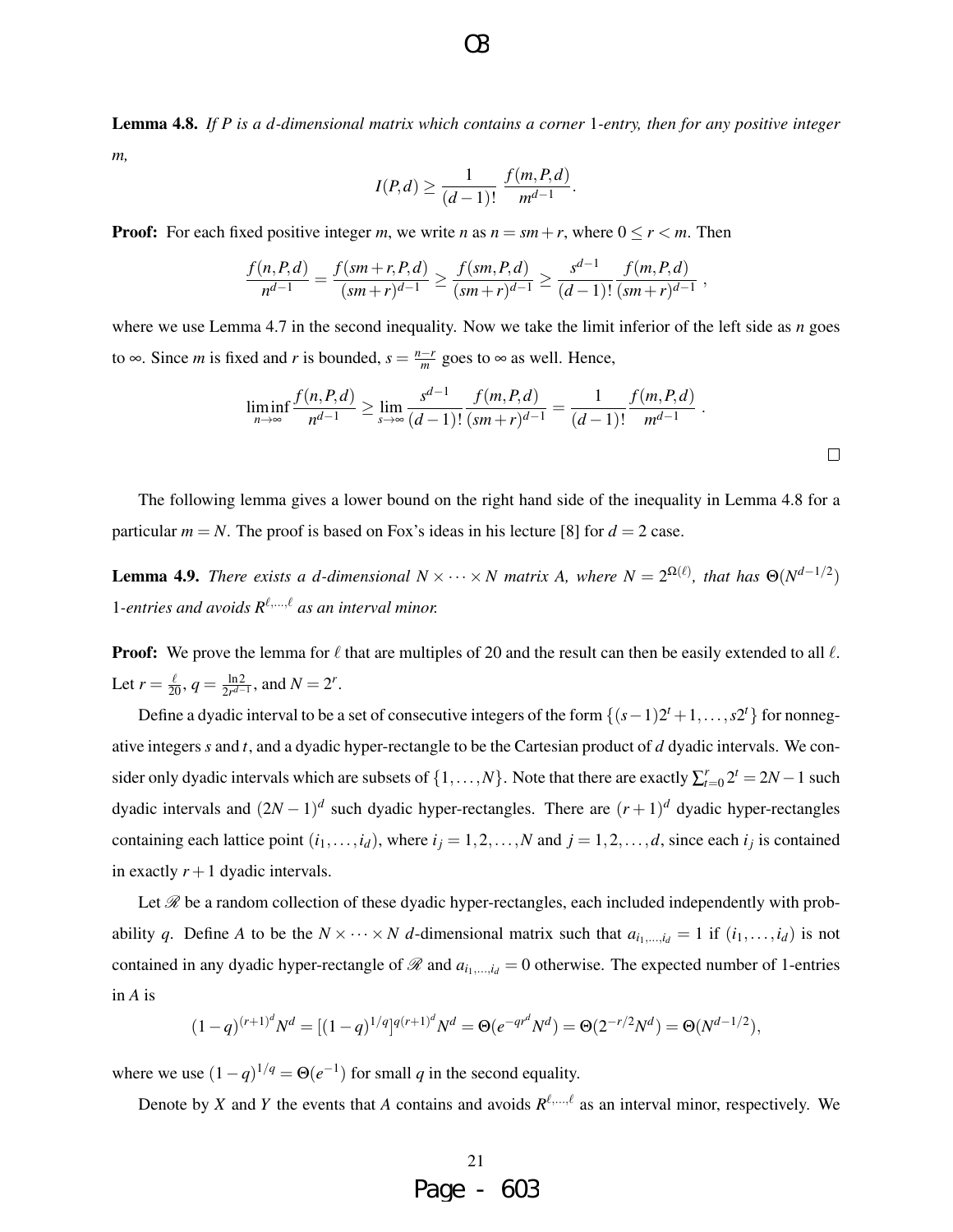estimate the probability  $\mathbb{P}(X)$ . If *B* is a set of dyadic intervals, let  $\chi(B)$  be the number of dyadic intervals that contain at least one interval in *B* as a subset. Then we define  $h(x)$  to be the number of sets *B* containing  $\ell$  dyadic intervals such that  $\chi(B) = x$ .

O3

If *A* contains  $R^{\ell,...,\ell}$  as an interval minor, then there are intervals of consecutive integers, denoted by  $W_{i,1}, \ldots, W_{i,\ell}$ , partitioning the set  $\{1,2,\ldots,N\}$  in the *i*th dimension such that every submatrix  $W_{1,j_1} \times W_{2,j_2} \times W_{2,j_3}$  $\cdots \times W_{d,j_d}$  of *A* contains at least one 1-entry. We denote by  $I_{i,j}$  the unique smallest-length dyadic interval which contains  $W_{i,j}$ . If there are  $x_i$  dyadic intervals which contain at least one of the dyadic intervals in  $B_i = \{I_{i,1}, \ldots, I_{i,\ell}\}\$ , then  $x_i \ge \ell$  and there are  $h(x_i)$  possible sets  $B_i$ . Thus there are  $h(x_1) \cdots h(x_d)$  choices for  $B_1, \ldots, B_d$  and there are  $x_1 \cdots x_d$  dyadic hyper-rectangles which contain at least one of the  $\ell^d$  dyadic hyperrectangles of the form  $I_{1,i_1} \times \cdots \times I_{d,i_d}$ . Since these  $x_1 \cdots x_d$  dyadic hyper-rectangles contain 1-entries of *A*, none of them is in  $\mathcal{R}$ . Hence, the probability

$$
\mathbb{P}(X) \leq \sum_{x_1,\ldots,x_d \geq \ell} (1-q)^{x_1\cdots x_d} h(x_1) \cdots h(x_d). \tag{4.8}
$$

.

To find a bound on  $h(x)$ , we estimate the number of sets  $U = \{u_1, \ldots, u_\ell\}$  of dyadic intervals such that  $\chi(U) = x$ . Let  $v_1, \ldots, v_\ell$  be the integers such that  $v_1 = \chi(\{u_1\})$  and  $v_i = \chi(\{u_1, \ldots, u_i\}) - \chi(\{u_1, \ldots, u_{i-1}\}),$ for  $i = 2,..., \ell$ . Since  $v_1 + \cdots + v_\ell = x$ , there are at most  $\binom{x+\ell-1}{\ell-1}$  $\binom{+ \ell - 1}{\ell - 1}$  possible values for  $v_1, \ldots, v_\ell$ . Given  $v_1, \ldots, v_\ell$ , there are at most  $2^{v_1}$  choices for  $u_1$  and at most  $2^{v_{i+1}}\chi(\{u_1, \ldots, u_i\})$  choices for  $u_{i+1}$ . Calculating the number of possible choices for *U* gives

$$
h(x) \leq \frac{\binom{x+\ell-1}{\ell-1}2^{\nu_1}\prod_{i=1}^{\ell-1}2^{\nu_{i+1}}\chi(\{u_1,\ldots,u_i\})}{\ell!} \leq \frac{\binom{x+\ell-1}{\ell-1}2^x x^{\ell}}{\ell!}.
$$

Substituting this into (4.8) yields

$$
\mathbb{P}(X) \leq \sum_{x_1, ..., x_d \geq \ell} (1-q)^{x_1 \cdots x_d} \prod_{i=1}^d \frac{\binom{x_i + \ell - 1}{\ell - 1} 2^{x_i} x_i^{\ell}}{\ell!}
$$

The summand

$$
r(x_1,...,x_d)=(1-q)^{x_1\cdots x_d}\prod_{i=1}^d\frac{\binom{x_i+\ell-1}{\ell-1}2^{x_i}x_i^{\ell}}{\ell!}
$$

is a symmetric function of its variables. Note that the ratio  $r(x_1 + 1, \ldots, x_d)/r(x_1, \ldots, x_d)$  is equal to

$$
2(1-q)^{x_2\cdots x_d}\frac{(x_1+\ell)}{x_1+1}(1+\frac{1}{x_1})^{\ell} \le 4e^{-qx_2\cdots x_d}(1+\frac{1}{x_1})^{x_1} \le e^{-q\ell^{d-1}}4e = 2^{-20^{d-1}/2}4e \le 1/2,
$$

where we use  $(1-q)^{1/q} \le 1/e$  for small  $q > 0$  and  $(1+1/x_1)^{x_1} \le e$  for  $x_1 \ge 1$ . We also note that

$$
r(\ell,\ldots,\ell)=(1-q)^{\ell^d}\left[\binom{2\ell-1}{\ell-1}2^{\ell}\frac{\ell^{\ell}}{\ell!}\right]^d\leq e^{-q\ell^d}(2^{2\ell-1}2^{\ell}e^{\ell})^d\leq 2^{-20^{d-1}\ell/2}(2^{3\ell-1}e^{\ell})^d\leq (2N)^{-d},
$$

Page - 604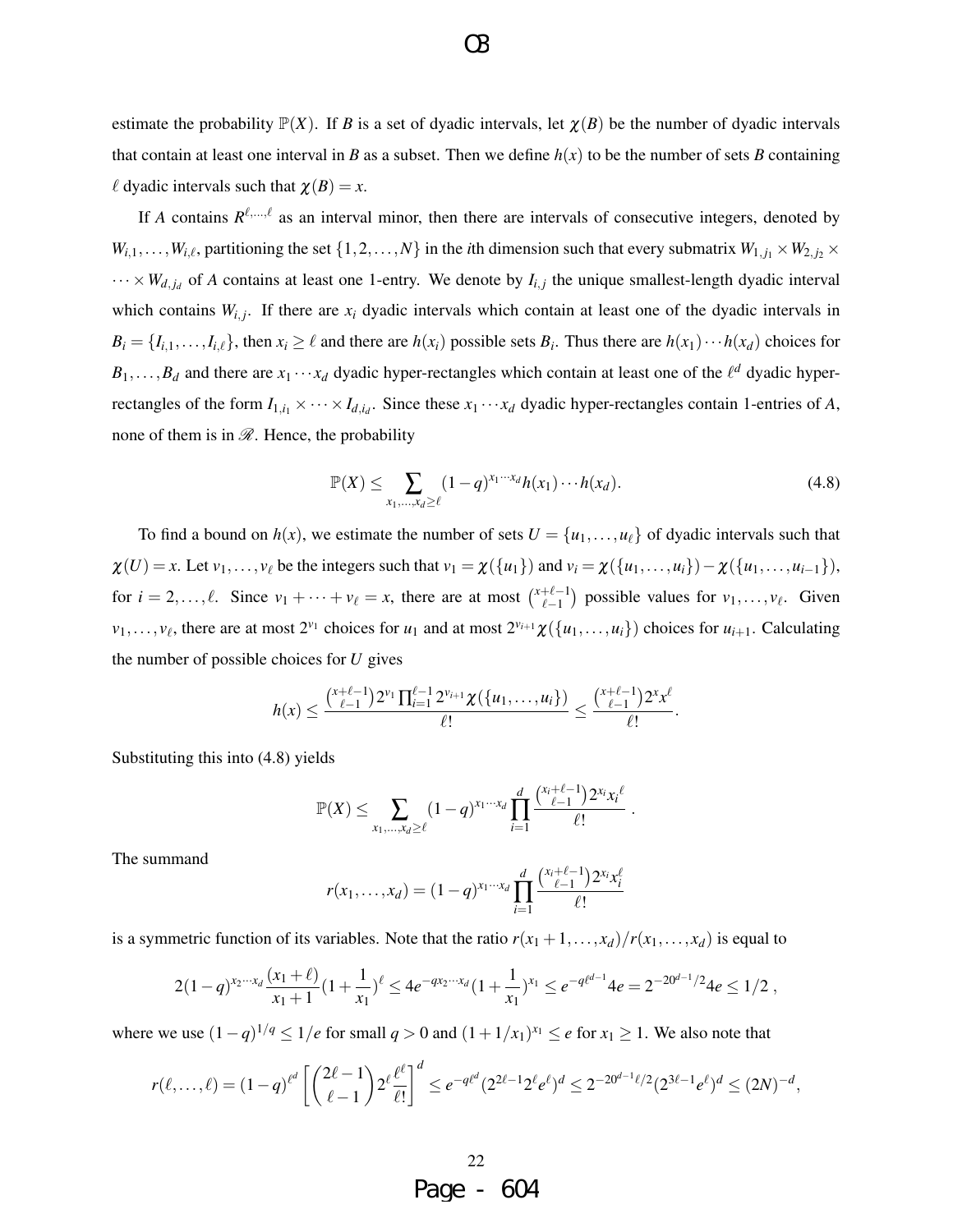where we use Stirling's inequality and  $\binom{2\ell-1}{\ell-1}$  $\mathbb{R}_{\ell-1}^{2\ell-1}$  ≥  $2^{2\ell-1}$ . We now use the symmetry of *r*(*x*<sub>1</sub>, ···, *x<sub>d</sub>*) to obtain

$$
\mathbb{P}(X) \leq \sum_{x_1, ..., x_d \geq \ell} r(x_1, ..., x_d) \leq \left(\sum_{i=0}^{\infty} (1/2)^i\right)^d r(\ell, ..., \ell) \leq 2^d (2N)^{-d} = N^{-d}.
$$

We now estimate conditional expectation  $\mathbb{E}(\xi|Y)$ , where  $\xi = |A|$ . Note that  $\mathbb{E}(\xi|Y)\mathbb{P}(Y) = \mathbb{E}(\xi) \mathbb{E}(\xi|X)\mathbb{P}(X) \ge \Theta(N^{d-1/2}) - N^dN^{-d} = \Theta(N^{d-1/2})$  so  $\mathbb{E}(\xi|Y) = \Theta(N^{d-1/2})$ . Thus, there exists an *A* that avoids  $R^{l,...,l}$  as an interval minor and has at least  $\Theta(N^{d-1/2})$  1-entries.  $\Box$ 

We are now ready to prove Theorem 4.6.

**Proof of Theorem 4.6:** Let  $\ell = |k^{1/d}|$  be the largest integer less than or equal to  $k^{1/d}$ . There is a family of *d*-dimensional permutation matrices of size  $\ell^d \times \cdots \times \ell^d$  that contain  $R^{\ell,...,\ell}$  as an interval minor and have at least one corner 1-entry. To see this, many such permutation matrices can be constructed so that they have exactly one 1-entry in each of their *S*-submatrices of size  $\ell^{d-1} \times \cdots \times \ell^{d-1}$ , including a corner 1-entry.

Since  $k \geq \ell^d$ , there is a family of permutation matrices *P* of size  $k \times \cdots \times k$  that contain  $R^{\ell,\dots,\ell}$  as an interval minor and have at least one corner 1-entry. Each *P* has a corner 1-entry, so we can apply Lemma 4.8 to obtain

$$
I(P,d) \ge \frac{1}{(d-1)!} \frac{f(N,P,d)}{N^{d-1}},
$$
\n(4.9)

 $\Box$ 

where *N* can be chosen to be the positive integer given in Lemma 4.9.

Matrix *P* contains  $R^{\ell,...,\ell}$  as an interval minor, so  $f(N,P,d) \ge m(N,R^{\ell,...,\ell},d)$ , which along with (4.9) and Lemma 4.9 yields

$$
I(P,d) \ge \frac{1}{(d-1)!} \frac{m(N, R^{\ell, \dots, \ell}, d)}{N^{d-1}} \ge \Theta(N^{\frac{1}{2}}) = 2^{\Omega(\ell)} = 2^{\Omega(k^{1/d})}.
$$

This completes the proof of Theorem 4.6.

5 Conclusions and future directions

We obtained non-trivial lower and upper bound on  $f(n, P, d)$  when *n* is large for block permutation matrices *P*. In particular, we established the tight bound  $\Theta(n^{d-1})$  on  $f(n, P, d)$  for every *d*-dimensional tuple permutation matrix *P*. We improved the previous upper bound on the limit superior of the sequence  $\{\frac{f(n, P, d)}{n^{d-1}}\}$ *n*<sup>*d*−1</sup> } for all permutation and tuple permutation matrices. We used the super-homogeneity of the extremal function to show that the limit inferior is exponential in *k* for a family of  $k \times \cdots \times k$  permutation matrices. Our results substantially advance the extremal theory of matrices. We believe that super-homogeneity is fundamental to pattern avoidance in multidimensional matrices.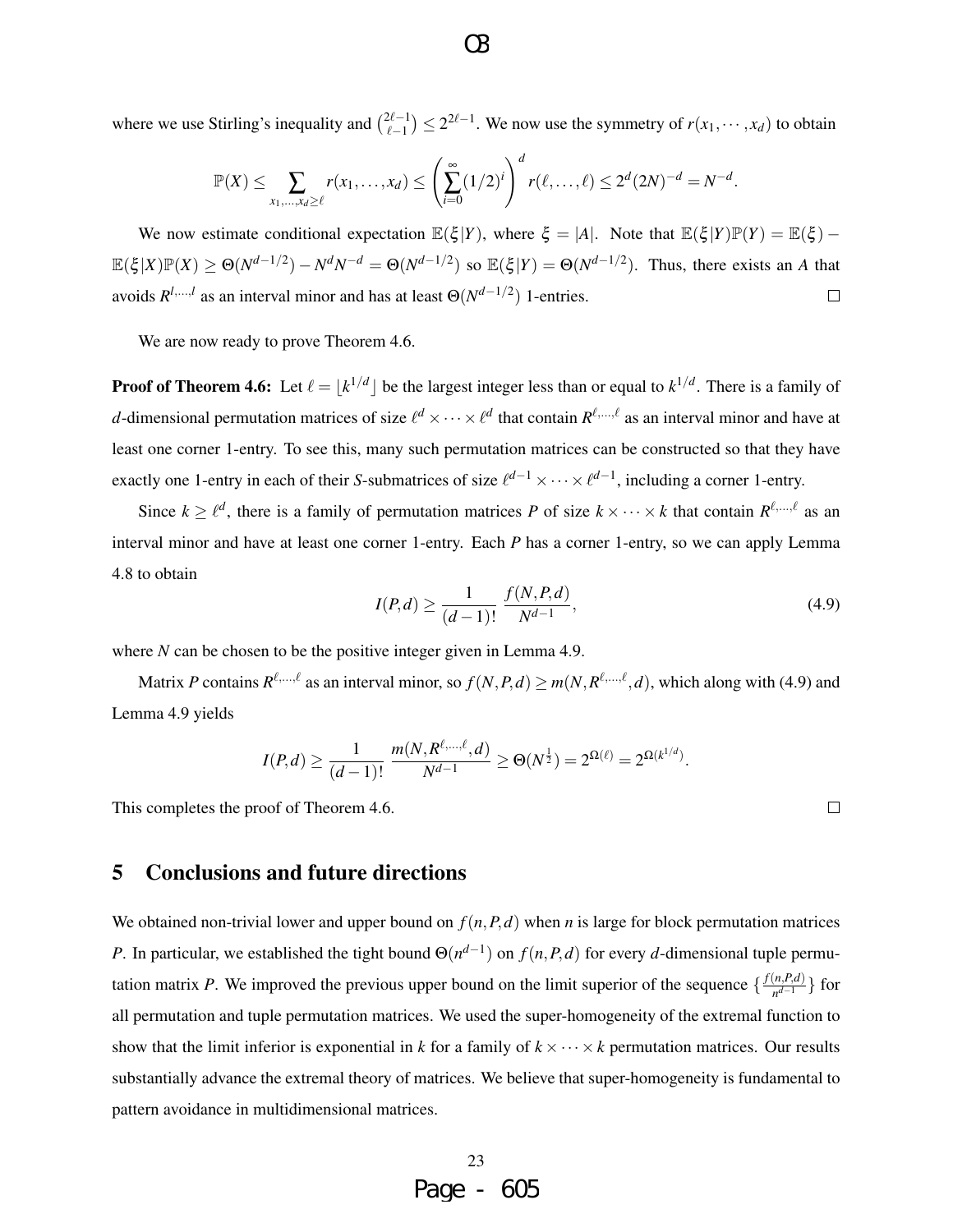One possible direction for future research would be to strengthen the super-homogeneity as expressed in Lemma 4.7 to  $f(sn, P, d) \geq s^{d-1} f(n, P, d)$ . We have successfully tested this super-homogeneity on the identity matrix and the matrices whose 1-entries are on rectilinear paths. If this super-homogeneity is true for permutation matrices *P*, we can then use a Fekete-like lemma to show the convergence of the sequence  $\frac{f(n, P, d)}{d}$  $\frac{(n,P,a)}{n^{d-1}}\}.$ 

Another possible direction would be to extend Theorem 4.6 from a family of permutation matrices to almost all permutation matrices. We think this becomes possible if the corner 1-entry condition is removed in Lemmas 4.7 and 4.8.

# 6 Acknowledgments

I would like to thank my mentor Mr. Jesse Geneson of MIT for his invaluable help and guidance. I would also like to thank Professor Jacob Fox of MIT for his help on the calculations in his presentation [8].

I am grateful to Professor Sergei Chmutov of the Ohio State University for his generous support throughout my high school years. I am also grateful to Professor Pavel Etingof, Professor David Jerison, and Dr. Tanya Khovanova of MIT for valuable comments and suggestions.

The research was supported in part by the Department of Mathematics, MIT through PRIMES-USA 2014. It was also supported in part by the Center for Excellence in Education and the Department of Defense through RSI 2014.

# References

- [1] D. Bienstock and E. Györi, An extremal problem on sparse 0-1 matrices, SIAM J. Discrete Math. 4 (1991), 17-27.
- [2] M. Bóna, Combinatorics of Permutations, second edition, CRC Press-Chapman Hall, 2012.
- [3] J. Cibulka, On constants in the Füredi-Hajnal and the Stanley-Wilf conjecture, J. Combin. Theory Ser. A, 116 (2) (2009), 290-302.
- [4] P. Erdős and L. Moser, Problem 11, Canadian Math. Bull. 2 (1959), 43.
- [5] P. Erdős and J. Spencer, Probabilistic Methods in Combinatorics, Academic Press, New York, 1974.
- [6] M. Fekete, Uber die Verteilung der Wurzeln bei gewissen algebraischen Gleichungen mit. ganzzahligen Koeffizienten, Mathematische Zeitschrift 17 (1) (1923), 228-249.

 $\Omega$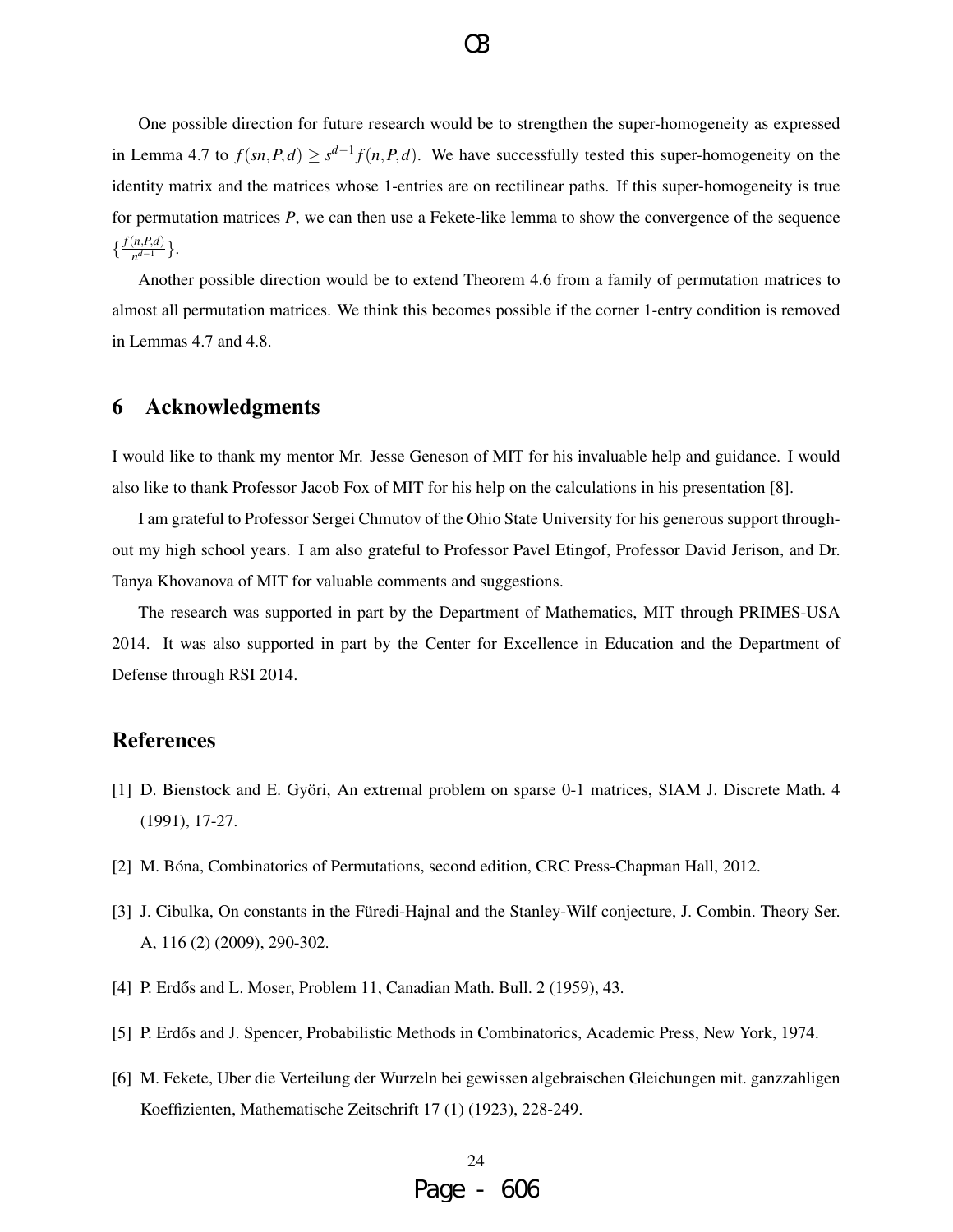- [7] J. Fox, Stanley-Wilf limits are typically exponential, arXiv:1310.8378, 2013.
- [8] J. Fox, Combinatorics of permutations, http://www.math.uni-frankfurt.de/dm2014/Fox.pdf, 2014
- [9] Z. Füredi, The maximum number of unit distance in a convex *n*-gon, J, Combin. Theory Ser. A, 55 (1990), 316-320.
- [10] Z. Füredi and P. Hajnal, Davenport-Schinzel theory of matrices, Discrete Math., 103 (3) (1992), 233-251.
- [11] J.T. Geneson, Extremal functions of forbidden double permutation matrices, J. Combin. Theory Ser. A, 116 (7) (2009), 1235-1244.
- [12] A. Hesterberg, Extremal functions of excluded block permutation matrices, preprint, 2009.
- [13] A. Hesterberg, Extremal functions of excluded tensor products of permutation matrices, Discrete Math., 312 (10) (2012), 1646-1649.
- [14] S. Heubach and T. Mansour, Combinatorics of Compositions and Words, CRC Press, 2009.
- [15] B. Keszegh, On linear forbidden submatrices, J. Combin. Theory Ser. A, 116 (1) (2009), 232-241.
- [16] S. Kitaev, Patterns in Permutations and Words, Springer-Verlag, 2011.
- [17] M. Klazar, The Füredi-Hajnal conjecture implies the Stanley-Wilf conjecture, in: D. Krob, A.A Mikhalev, A.V. Mikhalev (Eds), Formal Power Series and Algebraic Combinatorics, Springer, Berlin, 2000, 250-255.
- [18] M. Klazar and A. Marcus, Extensions of the linear bound in the Furedi-Hajnal conjecture, Advances in Applied Mathematics, 38 (2) (2007), 258-266.
- [19] T. Kővári, V. T. Sós and P. Turán, On a problem of K. Zarankiewicz. Colloquium Math. 3 (1954), 50-57.
- [20] D.T. Lee, C. D. Yang, and C. K. Wong, Rectilinear paths among rectilinear obstacles, Discrete Applied Math., 20 (1996), 185–215.
- [21] A. Marcus and G. Tardos, Excluded permutation matrices and the Stanley-Wilf conjecture, J. Combin. Theory Ser. A, 107 (1) (2004), 153-160.